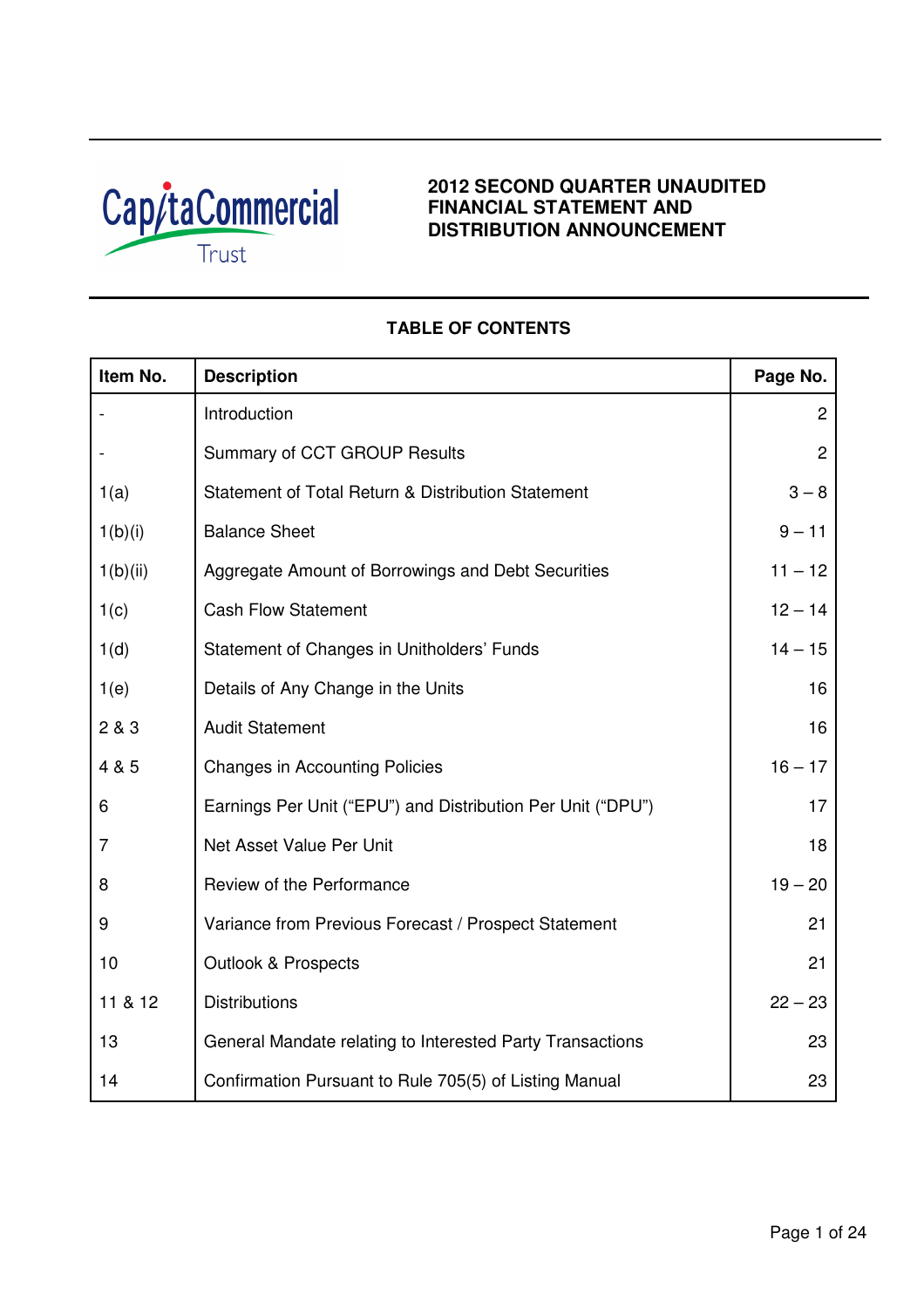## **INTRODUCTION**

CapitaCommercial Trust ("CCT") was established pursuant to a trust deed dated 6 February 2004 (as amended) executed between CapitaCommercial Trust Management Limited as manager of CCT (the "Manager") and HSBC Institutional Trust Services (Singapore) Limited as trustee of CCT (the "CCT Trustee").

As at 30 June 2012, CCT's portfolio consists of Capital Tower, Six Battery Road, One George Street, Raffles City (through CCT's 60.0% interest in RCS Trust), HSBC Building, Bugis Village, Golden Shoe Car Park, Wilkie Edge, Twenty Anson (through CCT's 100.0% equity interest in FirstOffice Pte. Ltd ("FOPL") and CapitaGreen currently under development (through CCT's 40.0% interest in MSO Trust).

In Malaysia, CCT has a 30.0% stake in Quill Capita Trust ("QCT") and a 7.4% stake in the Malaysia Commercial Development Fund ("MCDF") which has capital commitment of up to US\$10.1 million.

|                                | Actual<br>2Q 2012     | Actual<br>2Q 2011 | Change<br>% | <b>Actual</b><br>1H 2012 | Actual<br>1H 2011 | Change<br>% |
|--------------------------------|-----------------------|-------------------|-------------|--------------------------|-------------------|-------------|
| Gross Revenue (S\$'000)        | 95,759                | 91,018            | 5.2         | 183,192                  | 182,033           | 0.6         |
| Net Property Income (S\$'000)  | 75,246                | 69,832            | 7.8         | 145,182                  | 139,753           | 3.9         |
| Distributable Income (S\$'000) | 58,466                | 54,379            | 7.5         | 112,380                  | 106,496           | 5.5         |
| Distribution per unit (cents)  |                       |                   |             |                          |                   |             |
| For the period                 | $2.06$ <sup>(1)</sup> | 1.92              | 7.3         | $3.96$ <sup>(1)</sup>    | 3.77              | 5.0         |
| Annualised                     | 8.29                  | 7.70              | 7.7         | 7.96                     | 7.60              | 4.7         |

# **SUMMARY OF CCT GROUP RESULTS**

## **Note:**

(1) DPU for 2Q 2012 and 1H 2012 were computed on the basis that none of the convertible bonds due 2013 ("CB due 2013") and convertible bonds due 2015 ("CB due 2015"), collectively known as "Convertible Bonds", is converted into CCT units ("Units") on or before books closure date. Accordingly, the actual quantum of DPU may differ if any of these Convertible Bonds is converted into Units on or before books closure date.

# **DISTRIBUTION AND BOOKS CLOSURE DATE**

| <b>Distribution</b>                         | From 1 January 2012 to 30 June 2012                       |
|---------------------------------------------|-----------------------------------------------------------|
| <b>Distribution Types</b>                   | Taxable income                                            |
|                                             | Tax-exempt income<br>ii)                                  |
| Estimated Distribution Rates <sup>(1)</sup> | Taxable income distribution 3.94 cents per Unit<br>i)     |
|                                             | Tax-exempt income distribution 0.02 cents per Unit<br>ii) |
| <b>Books Closure Date</b>                   | Tuesday, 31 July 2012                                     |
| <b>Payment Date</b>                         | Wednesday, 29 August 2012                                 |

## **Footnote:**

(1) The above estimated DPU is computed on the basis that none of the Convertible Bonds is converted into Units on or before the books closure date. Accordingly, the actual quantum of DPU may differ if any of the Convertible Bonds is converted into Units on or before the books closure date.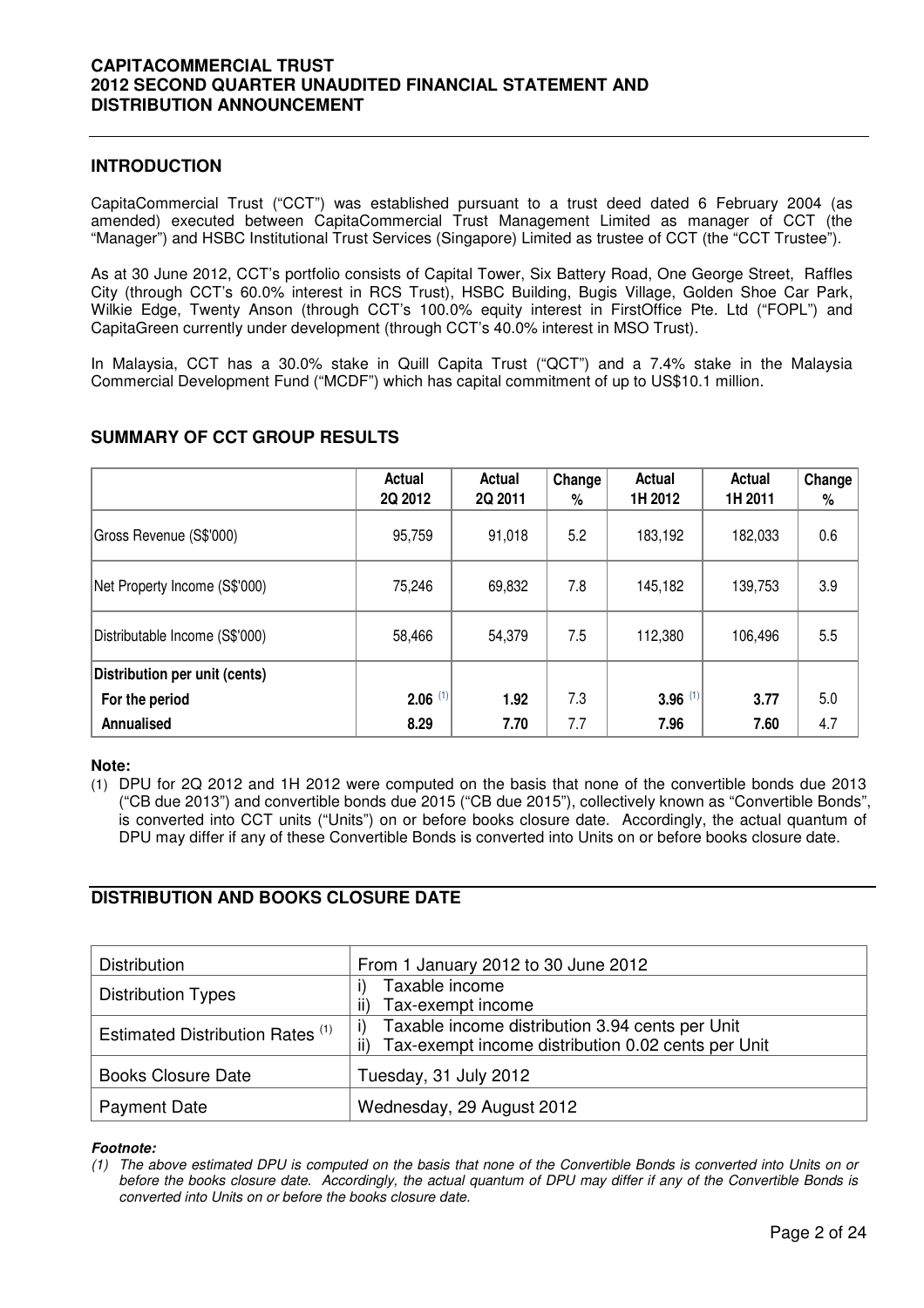## **1(a)(i) Statement of Total Return & Distribution Statement (2Q 2012 vs 2Q 2011)**

|                                                                                                    |                |                   | Group             |               |                   | <b>Trust</b>      |                |
|----------------------------------------------------------------------------------------------------|----------------|-------------------|-------------------|---------------|-------------------|-------------------|----------------|
| <b>Statement of Total Return</b>                                                                   | <b>Note</b>    | 2Q 2012           | 2Q 2011           | Change        | 2Q 2012           | 2Q 2011           | Change         |
| Gross rental income                                                                                |                | S\$'000<br>81,943 | S\$'000<br>83,160 | $\%$<br>(1.5) | S\$'000<br>46,171 | S\$'000<br>52,054 | $\%$<br>(11.3) |
|                                                                                                    |                |                   |                   |               |                   |                   |                |
| Car park income                                                                                    |                | 3,396             | 4,071             | (16.6)        | 2,564             | 3,288             | (22.0)         |
| Other income                                                                                       | $\mathbf{1}$   | 10,420            | 3,787             | <b>NM</b>     | 8,444             | 3,242             | <b>NM</b>      |
| <b>Gross revenue</b>                                                                               |                | 95,759            | 91,018            | 5.2           | 57,179            | 58,584            | (2.4)          |
| Property management fees                                                                           |                | (2,770)           | (2,600)           | 6.5           | (1,320)           | (1, 327)          | (0.5)          |
| Property tax                                                                                       |                | (5,365)           | (7,020)           | (23.6)        | (2,065)           | (4,244)           | (51.3)         |
| Other property operating expenses                                                                  |                | (12, 378)         | (11, 566)         | 7.0           | (7, 201)          | (6, 861)          | 5.0            |
| <b>Property operating expenses</b>                                                                 |                | (20, 513)         | (21, 186)         | (3.2)         | (10, 586)         | (12, 432)         | (14.8)         |
| Net property income                                                                                | $\overline{c}$ | 75,246            | 69,832            | 7.8           | 46,593            | 46,152            | 1.0            |
| Interest income                                                                                    | 3              | 708               | 431               | 64.3          | 4,141             | 422               | <b>NM</b>      |
| Investment income                                                                                  | 4              |                   |                   |               | 19,879            | 17,981            | 10.6           |
| Gain on remeasurement of financial<br>derivatives                                                  | 5              | 2,759             | 3,886             | (29.0)        | 2,759             | 3,886             | (29.0)         |
| Amortisation expense                                                                               | 6              | (1,216)           |                   | <b>NM</b>     | (1, 216)          |                   | <b>NM</b>      |
| Manager's management fees:                                                                         |                |                   |                   |               |                   |                   |                |
| - Base fees                                                                                        |                | (2, 327)          | (2, 144)          | 8.5           | (1, 151)          | (1, 112)          | 3.5            |
| - Performance fees                                                                                 |                | (2,844)           | (2,668)           | 6.6           | (1,863)           | (1,719)           | 8.4            |
| Trust expenses                                                                                     |                | (659)             | (631)             | 4.4           | (520)             | (514)             | 1.2            |
| Finance costs                                                                                      | $\overline{7}$ | (18, 193)         | (21, 107)         | (13.8)        | (13, 498)         | (13, 312)         | 1.4            |
| Net income before share of profit of<br>associate                                                  |                | 53,474            | 47,599            | 12.3          | 55,124            | 51,784            | 6.4            |
| Share of profit of associate                                                                       | 8              | 1,171             | 950               | 23.3          |                   |                   |                |
| Net income                                                                                         |                | 54,645            | 48,549            | 12.6          | 55,124            | 51,784            | 6.4            |
| Gain on sale of investment property                                                                | 9              |                   |                   |               |                   | 7,400             | <b>NM</b>      |
| Net change in fair value of investment<br>properties and investment property under<br>construction |                | 48,398            | 144,830           | (66.6)        | 37,836            | 118,307           | (68.0)         |
| Total return for the period before tax                                                             |                | 103,043           | 193,379           | (46.7)        | 92,960            | 177,491           | (47.6)         |
| Income tax                                                                                         |                |                   |                   |               |                   |                   |                |
| Total return for the period after tax                                                              |                | 103,043           | 193,379           | (46.7)        | 92,960            | 177,491           | (47.6)         |
| <b>Distribution Statement</b>                                                                      |                |                   |                   |               |                   |                   |                |
| Total return for the period before tax                                                             |                | 103,043           | 193,379           | (46.7)        | 92,960            | 177,491           | (47.6)         |
| Net tax and other adjustments                                                                      | 10             | (43, 262)         | (139,000)         | (68.9)        | (34, 494)         | (123, 112)        | (72.0)         |
| Distributable income retained                                                                      | 11             | (1,315)           |                   | <b>NM</b>     |                   |                   |                |
| Income available for distribution to<br>unitholders                                                |                | 58,466            | 54,379            | 7.5           | 58,466            | 54,379            | 7.5            |
| Distributable income to unitholders                                                                |                | 58,466            | 54,379            | 7.5           | 58,466            | 54,379            | 7.5            |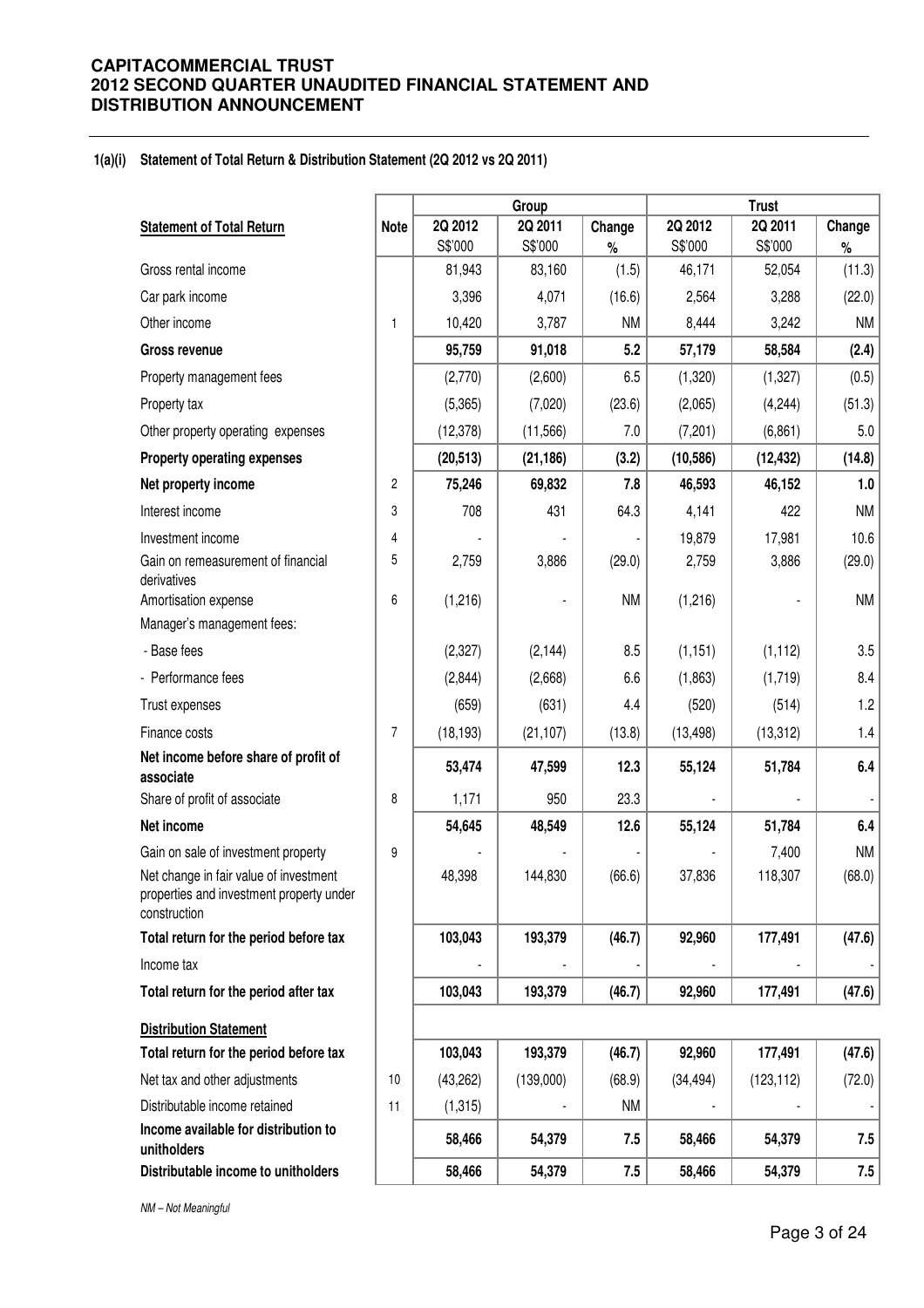#### **Notes :**

- (1) Other income include the following:-
	- (a) Yield protection income from CapitaLand Commercial Limited ("CCL") amounting to S\$5.6 million in 2Q 2012 (S\$0.8 million for 2Q 2011) from One George Street. The amounts were accrued pursuant to a Deed of Yield Protection dated 11 July 2008 in connection with the purchase of One George Street. Under the Deed of Yield Protection, CCL guarantees a minimum net property income ("NPI") of S\$49.5 million per annum, being 4.25% per annum of S\$1.165 billion (being the purchase price for One George Street) for a period of 5 years from 11 July 2008. The yield protection amount was accrued based on the number of days in the quarter. Accordingly, the net property income varies from quarter to quarter but for the full financial year, the net property income would be S\$49.5 million; and
	- (b) Yield stabilization income of S\$1.2 million accrued in 2Q 2012 for Twenty Anson. The amount was accrued pursuant to a Deed of Yield Stabilization dated 22 March 2012 in relation with the acquisition of 100.0% equity interest in FOPL, whereby a yield stabilization sum of S\$17.1 million was provided by the vendors to achieve a stabilized yield of up to 5.5% per annum of the property value of S\$430.0 million, for a period of 3.5 years from 22 March 2012. For 2Q 2012, the yield stabilization sum was computed based on a yield of 4.0% per annum of the property purchase value of S\$430.0 million.
- (2) The following items have been included in arriving at net property income:-

|         | Group   |           | Trust   |         |        |  |  |
|---------|---------|-----------|---------|---------|--------|--|--|
| 2Q 2012 | 2Q 2011 | Change    | 2Q 2012 | 2Q 2011 | Change |  |  |
| S\$'000 | S\$'000 | %         | S\$'000 | S\$'000 | $\%$   |  |  |
| 1,019   | 1,550   | (34.3)    | 991     | 1.497   | (33.8) |  |  |
|         | (1)     | <b>NM</b> |         |         |        |  |  |
|         |         |           |         |         |        |  |  |

(3) Interest income include the following:-

Impairment / (reversal of impairment) losses on

Depreciation and amortisation

trade receivables

|                                                             | Group   |         |           | <b>Trust</b>   |         |           |  |
|-------------------------------------------------------------|---------|---------|-----------|----------------|---------|-----------|--|
|                                                             | 2Q 2012 | 2Q 2011 | Change    | <b>2Q 2012</b> | 2Q 2011 | Change    |  |
|                                                             | S\$'000 | S\$'000 | %         | S\$'000        | S\$'000 | %         |  |
| Interest income from fixed deposits and current<br>accounts | 183     | 431     | (57.5)    | 150            | 422     | (64.5)    |  |
| Interest income from shareholder's loan to MSO<br>Trust     | 525     |         | <b>NM</b> | 875            |         | <b>NM</b> |  |
| Interest income from shareholder's loan to FOPL             |         |         |           | 3,116          |         | <b>NM</b> |  |
| Total                                                       | 708     | 431     | 64.3      | 4,141          | 422     | <b>NM</b> |  |

- (4) This relates to the income distribution from RCS Trust.
- (5) This relates to the gain on the remeasurement of fair value of interest rate swaps.
- (6) This relates to the amortisation of yield stabilization sum. Please refer to Note 7 under paragraph 1(b)(i) "Balance Sheet as at 30 June 2012 vs 31 December 2011" for more details.

(7) Finance costs include the following:-

|                                    | Group          |         |        |                | Trust   |        |
|------------------------------------|----------------|---------|--------|----------------|---------|--------|
|                                    | <b>2Q 2012</b> | 2Q 2011 | Change | <b>2Q 2012</b> | 2Q 2011 | Change |
|                                    | S\$'000        | S\$'000 | %      | S\$'000        | S\$'000 | %      |
| Interest cost                      | 14.218         | 15.060  | (5.6)  | 10.126         | 9.346   | 8.3    |
| Amortisation and transaction costs | 3.975          | 6.047   | (34.3) | 3.372          | 3,966   | (15.0) |
| Total                              | 18,193         | 21,107  | (13.8) | 13.498         | 13,312  | 1.4    |

- (8) Share of profit of associate relates to the equity accounting of QCT's results on a 3 month lag basis.
- (9) Gain on sale of investment property in 2Q 2011 of S\$7.4 million relates to the gain recognised by the Trust for the sale of Market Street Car Park to MSO Trust (in which CCT has a 40.0% interest).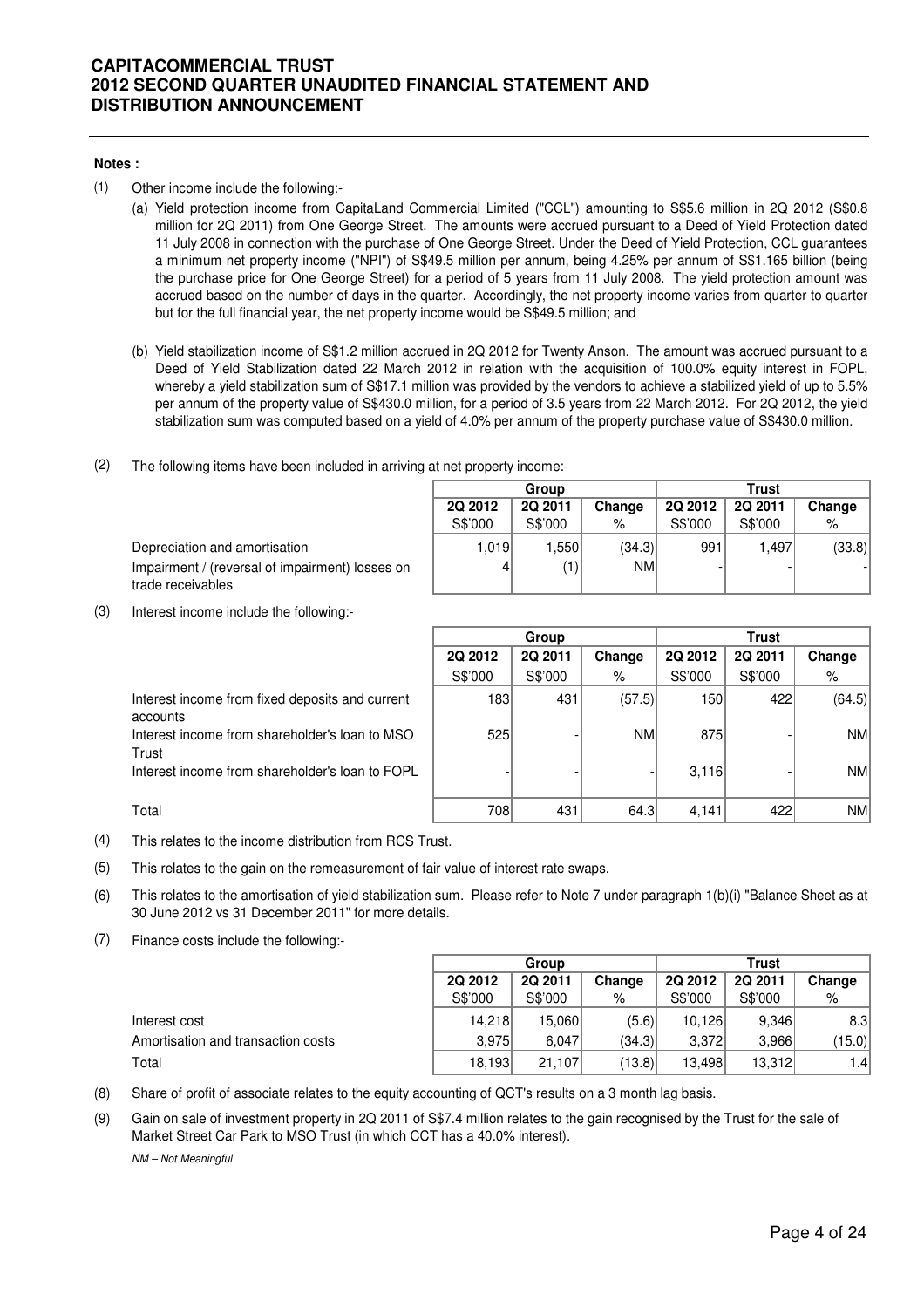(10) Net tax and other adjustments include the following:-

|                                                                                                 |           | Group     |           |           | Trust      |        |
|-------------------------------------------------------------------------------------------------|-----------|-----------|-----------|-----------|------------|--------|
| Non-tax deductible/(chargeable) items:-                                                         | 2Q 2012   | 2Q 2011   | Change    | 2Q 2012   | 2Q 2011    | Change |
|                                                                                                 | S\$'000   | S\$'000   | %         | S\$'000   | S\$'000    | %      |
| Manager's management fee payable in Units                                                       | 3,132     | 2,998     | 4.5       | 1.053     | 1,018      | 3.4    |
| Trustee's fees                                                                                  | 202       | 189       | 6.9       | 146       | 1381       | 5.8    |
| Net change in fair value of investment properties<br>and investment property under construction | (48, 398) | (144.830) | (66.6)    | (37, 836) | (118, 307) | (68.0) |
| Gain on sale of investment property                                                             |           |           |           |           | (7,400)    | NM     |
| Gain on remeasurement of financial derivatives                                                  | (2,759)   | (3,886)   | (29.0)    | (2,759)   | (3,886)    | (29.0) |
| Amortisation and transaction costs                                                              | 3,975     | 6,047     | (34.3)    | 3,372     | 3,966      | (15.0) |
| Net (profits)/losses from subsidiaries (10a)                                                    | (270)     | (3)       | <b>NM</b> |           |            |        |
| Other items                                                                                     | 856       | 485       | 76.5      | 1.530     | 1,359      | 12.6   |
| Net tax and other adjustments                                                                   | (43, 262) | (139.000) | (68.9)    | (34, 494) | (123, 112) | (72.0) |

(10a) Included in (profits)/losses from subsidiaries for 2Q 2012 are profits from FOPL of \$0.3 million. FOPL did not declare dividends in 2Q 2012.

(11) This relates to tax exempt income from QCT remitted in 2Q 2012. In addition, CCT will be remitting an additional amount of about S\$7 million in 3Q 2012, being the balance of tax exempt income from QCT. These amounts will be retained for anticipated capital expenditures, accrued premium for the convertible bonds due in 2013, and distribution to unitholders in FY2013.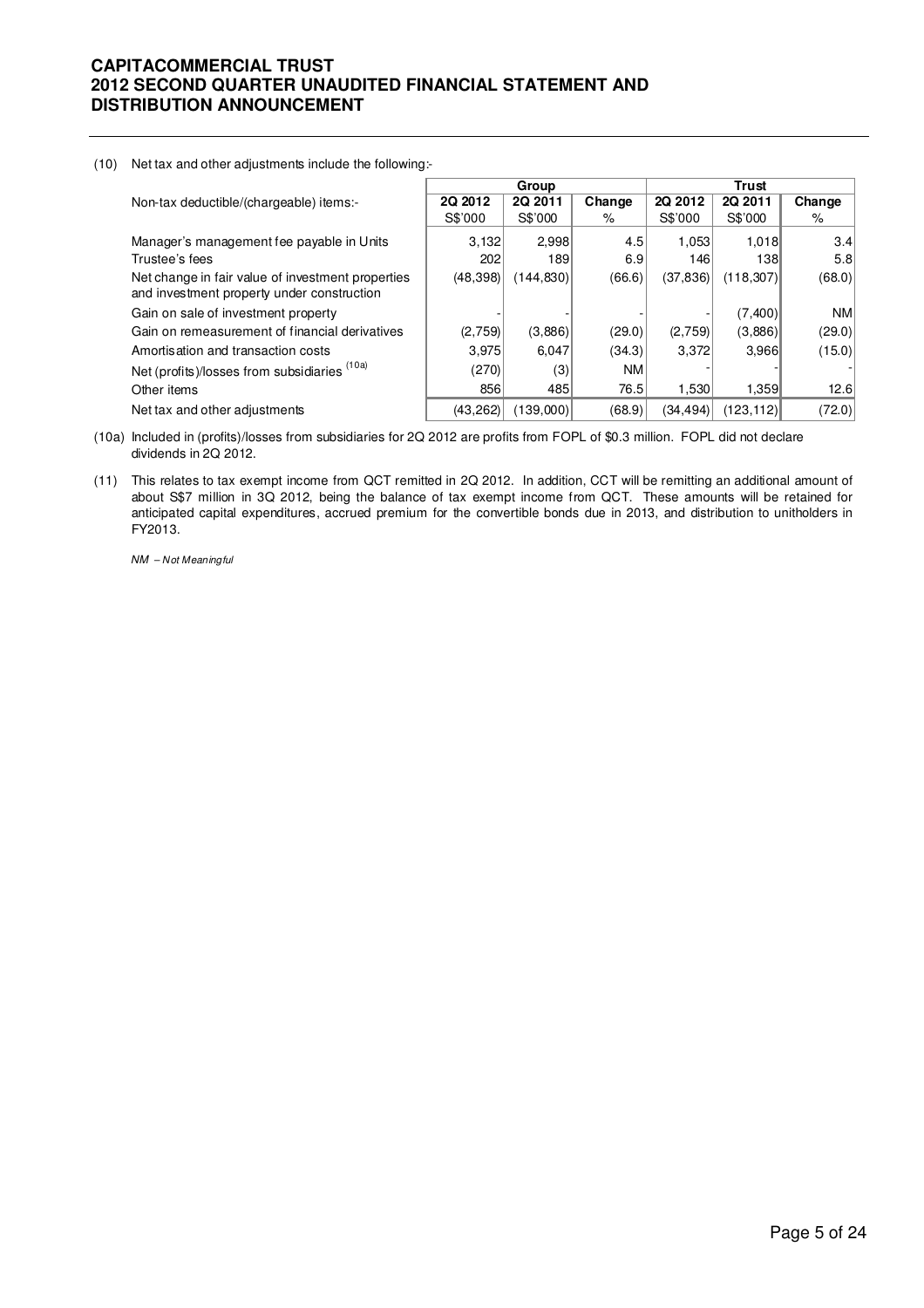## **1(a)(ii) Statement of Total Return & Distribution Statement (1H 2012 vs 1H 2011)**

|                                                                                                    |                |           | Group      |           |           | <b>Trust</b> |           |
|----------------------------------------------------------------------------------------------------|----------------|-----------|------------|-----------|-----------|--------------|-----------|
| <b>Statement of Total Return</b>                                                                   | <b>Note</b>    | 1H 2012   | 1H 2011    | Change    | 1H 2012   | 1H 2011      | Change    |
| Gross rental income                                                                                |                | S\$'000   | S\$'000    | $\%$      | S\$'000   | S\$'000      | $\%$      |
|                                                                                                    |                | 159,121   | 166,729    | (4.6)     | 91,337    | 104,977      | (13.0)    |
| Car park income                                                                                    |                | 6,653     | 8,191      | (18.8)    | 5,016     | 6,604        | (24.0)    |
| Other income                                                                                       | 1              | 17,418    | 7,113      | <b>NM</b> | 14,587    | 5,997        | <b>NM</b> |
| <b>Gross revenue</b>                                                                               |                | 183,192   | 182,033    | 0.6       | 110,940   | 117,578      | (5.6)     |
| Property management fees                                                                           |                | (5, 410)  | (5,205)    | 3.9       | (2,646)   | (2,671)      | (0.9)     |
| Property tax                                                                                       |                | (9,621)   | (13, 779)  | (30.2)    | (3,506)   | (8, 242)     | (57.5)    |
| Other property operating expenses                                                                  |                | (22, 979) | (23, 296)  | (1.4)     | (13,077)  | (14, 170)    | (7.7)     |
| <b>Property operating expenses</b>                                                                 |                | (38,010)  | (42, 280)  | (10.1)    | (19, 229) | (25,083)     | (23.3)    |
| Net property income                                                                                | 2              | 145,182   | 139,753    | 3.9       | 91,711    | 92,495       | (0.8)     |
| Interest income                                                                                    | 3              | 1,815     | 785        | <b>NM</b> | 5,865     | 771          | <b>NM</b> |
| Investment income                                                                                  | 4              |           |            |           | 41,755    | 37,124       | 12.5      |
| Gain on remeasurement of financial<br>derivatives                                                  | 5              | 5,304     | 4,742      | 11.9      | 5,304     | 4,742        | 11.9      |
| Amortisation expense                                                                               | 6              | (1,389)   |            | <b>NM</b> | (1, 389)  |              | <b>NM</b> |
| Manager's management fees:                                                                         |                |           |            |           |           |              |           |
| - Base fees                                                                                        |                | (4,603)   | (4,213)    | 9.3       | (2, 281)  | (2, 172)     | 5.0       |
| - Performance fees                                                                                 |                | (5,616)   | (5, 414)   | 3.7       | (3,661)   | (3,522)      | 3.9       |
| Trust expenses                                                                                     |                | (1,060)   | (1,726)    | (38.6)    | (804)     | (1, 515)     | (46.9)    |
| Finance costs                                                                                      | $\overline{7}$ | (37, 142) | (40, 107)  | (7.4)     | (27, 753) | (26, 701)    | 3.9       |
| Net income before share of profit of<br>associate                                                  |                | 102,491   | 93,820     | 9.2       | 108,747   | 101,222      | 7.4       |
| Share of profit of associate                                                                       | 8              | 2,171     | 2,031      | 6.9       |           |              |           |
| Net income                                                                                         |                | 104,662   | 95,851     | 9.2       | 108,747   | 101,222      | 7.4       |
| Gain on sale of investment property                                                                | 9              |           |            |           |           | 7,400        | <b>NM</b> |
| Net change in fair value of investment<br>properties and investment property under<br>construction |                | 48,398    | 144,830    | (66.6)    | 37,836    | 118,307      | (68.0)    |
| Total return for the period before tax                                                             |                | 153,060   | 240,681    | (36.4)    | 146,583   | 226,929      | (35.4)    |
| Income tax                                                                                         |                |           |            |           |           |              |           |
| Total return for the period after tax                                                              |                | 153,060   | 240,681    | (36.4)    | 146,583   | 226,929      | (35.4)    |
| <b>Distribution Statement</b>                                                                      |                |           |            |           |           |              |           |
| Total return for the period before tax                                                             |                | 153,060   | 240,681    | (36.4)    | 146,583   | 226,929      | (35.4)    |
| Net tax and other adjustments                                                                      | 10             | (39, 365) | (133, 105) | (70.4)    | (34, 203) | (120, 433)   | (71.6)    |
| Distributable income retained                                                                      | 11             | (1,315)   | (1,080)    | 21.8      |           |              |           |
| Income available for distribution to<br>unitholders                                                |                | 112,380   | 106,496    | 5.5       | 112,380   | 106,496      | 5.5       |
| Distributable income to unitholders                                                                |                | 112,380   | 106,496    | 5.5       | 112,380   | 106,496      | 5.5       |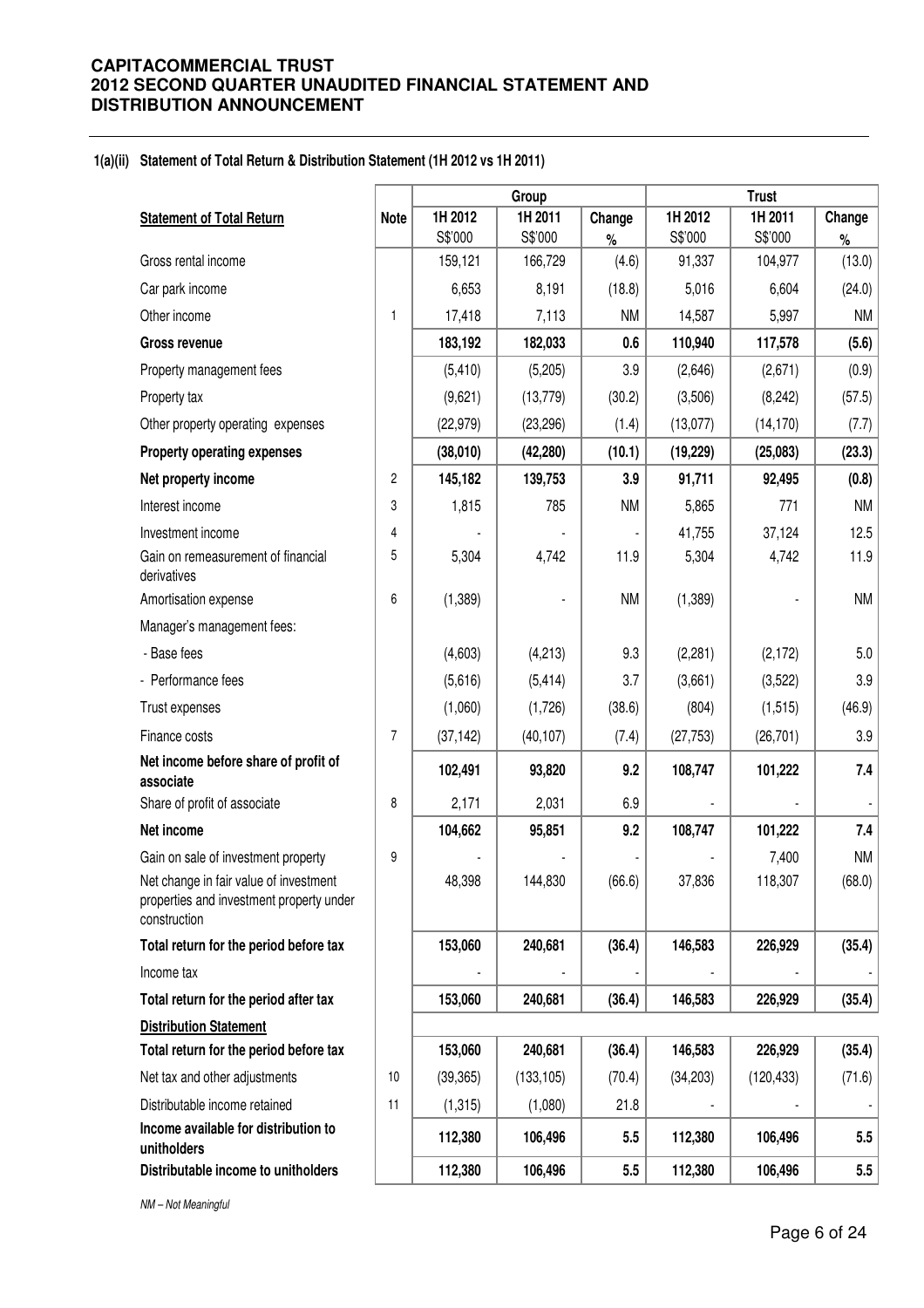## **Notes :**

- (1) Other income include the following:-
	- (a) Yield protection income from CapitaLand Commercial Limited amounting to S\$9.2 million for 1H 2012 (S\$1.4 million for 1H 2011) from One George Street. Please refer to note (1)(a) on page 4 for more details; and
	- (b) Yield stabilization income of S\$1.4 million accrued for the period from 22 March 2012 to 30 June 2Q 2012 from Twenty Anson. Please refer to note (1)(b) on page 4 for more details.
- (2) The following items have been included in arriving at net property income:-

|         | Group   |        | Trust   |         |        |  |
|---------|---------|--------|---------|---------|--------|--|
| 1H 2012 | 1H 2011 | Change | 1H 2012 | 1H 2011 | Change |  |
| S\$'000 | S\$'000 | $\%$   | S\$'000 | S\$'000 | %      |  |
| 2,327   | 3,082   | (24.5) | 2,271   | 2,967   | (23.5) |  |
| 5       | 17      | (70.6) |         | 19      | (94.7) |  |

Depreciation and amortisation Impairment losses on trade receivables

(3) Interest income include the following:-

|                                                             | Group   |         |           | <b>Trust</b> |         |        |
|-------------------------------------------------------------|---------|---------|-----------|--------------|---------|--------|
|                                                             | 1H 2012 | 1H 2011 | Change    | 1H 2012      | 1H 2011 | Change |
|                                                             | S\$'000 | S\$'000 | $\%$      | S\$'000      | S\$'000 | $\%$   |
| Interest income from fixed deposits and current<br>accounts | 765     | 785     | (2.5)     | 705          | 771     | (8.6)  |
| Interest income from shareholder's loan to MSO<br>Trust     | ∣050, ا |         | <b>NM</b> | 1,750        |         | NM     |
| Interest income from shareholder's loan to FOPL             |         |         |           | 3,410        |         | NM     |
| Total                                                       | 1,815   | 785     | NM        | 5,865        | 771     | 660.7  |

- (4) This relates to the income distribution from RCS Trust and QCT.
- (5) This relates to the gain on the remeasurement of fair value of interest rate swaps.
- (6) Please refer to Note 7 under paragraph 1(b)(i) "Balance Sheet as at 30 June 2012 vs 31 December 2011" for explanation of amortisation expense.
- (7) Included in finance costs are the following:-

|                                    | Group   |         |        | <b>Trust</b> |         |        |
|------------------------------------|---------|---------|--------|--------------|---------|--------|
|                                    | 1H 2012 | 1H 2011 | Change | 1H 2012      | 1H 2011 | Change |
|                                    | S\$'000 | S\$'000 | $\%$   | S\$'000      | S\$'000 | $\%$   |
| Interest cost                      | 29,165  | 30,108  | (3.1)  | 20,980       | 18,966  | 10.6   |
| Amortisation and transaction costs | 7.977   | 9.999   | (20.2) | 6,773        | 7,735   | (12.4) |
| Total                              | 37,142  | 40,107  | (7.4)  | 27,753       | 26,701  | 3.9    |

- (8) Share of profit of associate relates to the equity accounting of QCT's results on a 3 month lag basis.
- (9) Gain on sale of investment property in 1H 2011 of S\$7.4 million relates to the gain recognised by the Trust for the sale of Market Street Car Park to MSO Trust (in which CCT has a 40.0% interest).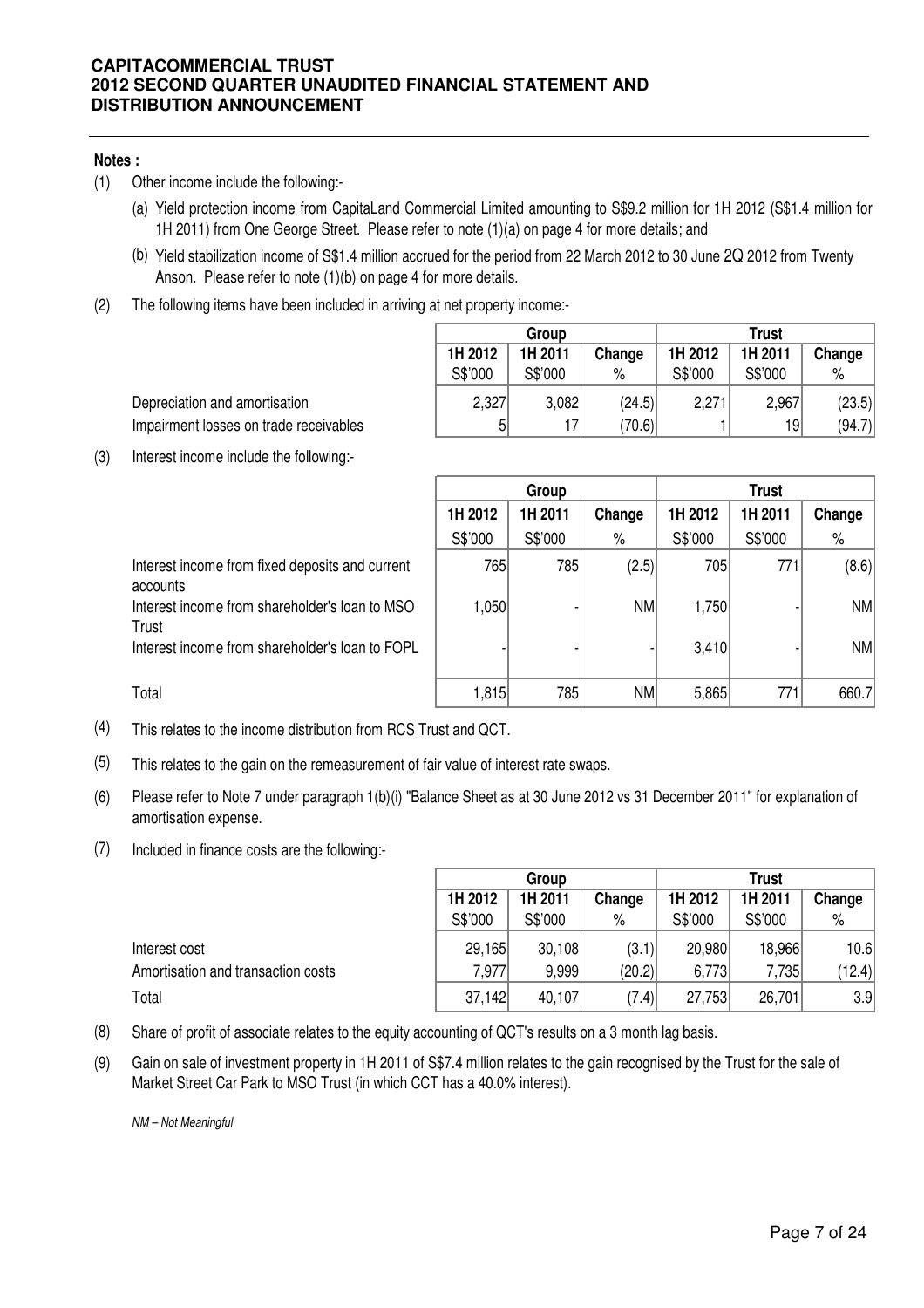#### (10) Included in the net tax and other adjustments are the following:-

|                                                                                                 |          | Group     |           |           | <b>Trust</b> |           |
|-------------------------------------------------------------------------------------------------|----------|-----------|-----------|-----------|--------------|-----------|
| Non-tax deductible/(chargeable) items:                                                          | 1H 2012  | 1H 2011   | Change    | 1H 2012   | 1H 2011      | Change    |
|                                                                                                 | S\$'000  | S\$'000   | %         | S\$'000   | S\$'000      | %         |
| Manager's management fee paid and payable in<br>Units                                           | 6,213    | 5,965     | 4.2       | 2,091     | 2,032        | 2.9       |
| Trustee's fees                                                                                  | 399      | 371       | 7.5       | 290       | 269          | 7.8       |
| Net change in fair value of investment properties<br>and investment property under construction | (48,398) | (144,830) | (66.6)    | (37, 836) | (118, 307)   | (68.0)    |
| Gain on sale of investment property                                                             |          |           |           |           | (7, 400)     | NM        |
| Gain on remeasurement of financial derivatives                                                  | (5,304)  | (4, 742)  | 11.9      | (5,304)   | (4, 742)     | 11.9      |
| Amortisation and transaction costs                                                              | 7,977    | 9,999     | (20.2)    | 6,773     | 7.735        | (12.4)    |
| Net (profits)/losses from subsidiaries (10a)                                                    | (344)    | 13        | <b>NM</b> |           |              |           |
| Other items                                                                                     | 92       | 119       | (22.7)    | (217)     | (20)         | <b>NM</b> |
| Net tax and other adjustments                                                                   | (39,365) | (133,105) | (70.4)    | (34, 203) | (120, 433)   | (71.6)    |

(10a) Included in (profits)/losses from subsidiaries for 1H 2012 are profits from FOPL of \$0.4 million. FOPL did not declare any dividends in 1H 2012.

(11) In 1H 2012, this relates to tax exempt income from QCT remitted. In addition, CCT will be remitting an additional amount of about S\$7 million in 3Q 2012 being the balance of tax exempt income from QCT. These amounts will be retained for anticipated capital expenditures, accured premium for the convertible bonds due in 2013, and distribution to unitholders in FY2013. In 1H 2011, this relates to RCS Trust's retention of its taxable income (CCT's 60.0% interest) of \$1.1 million.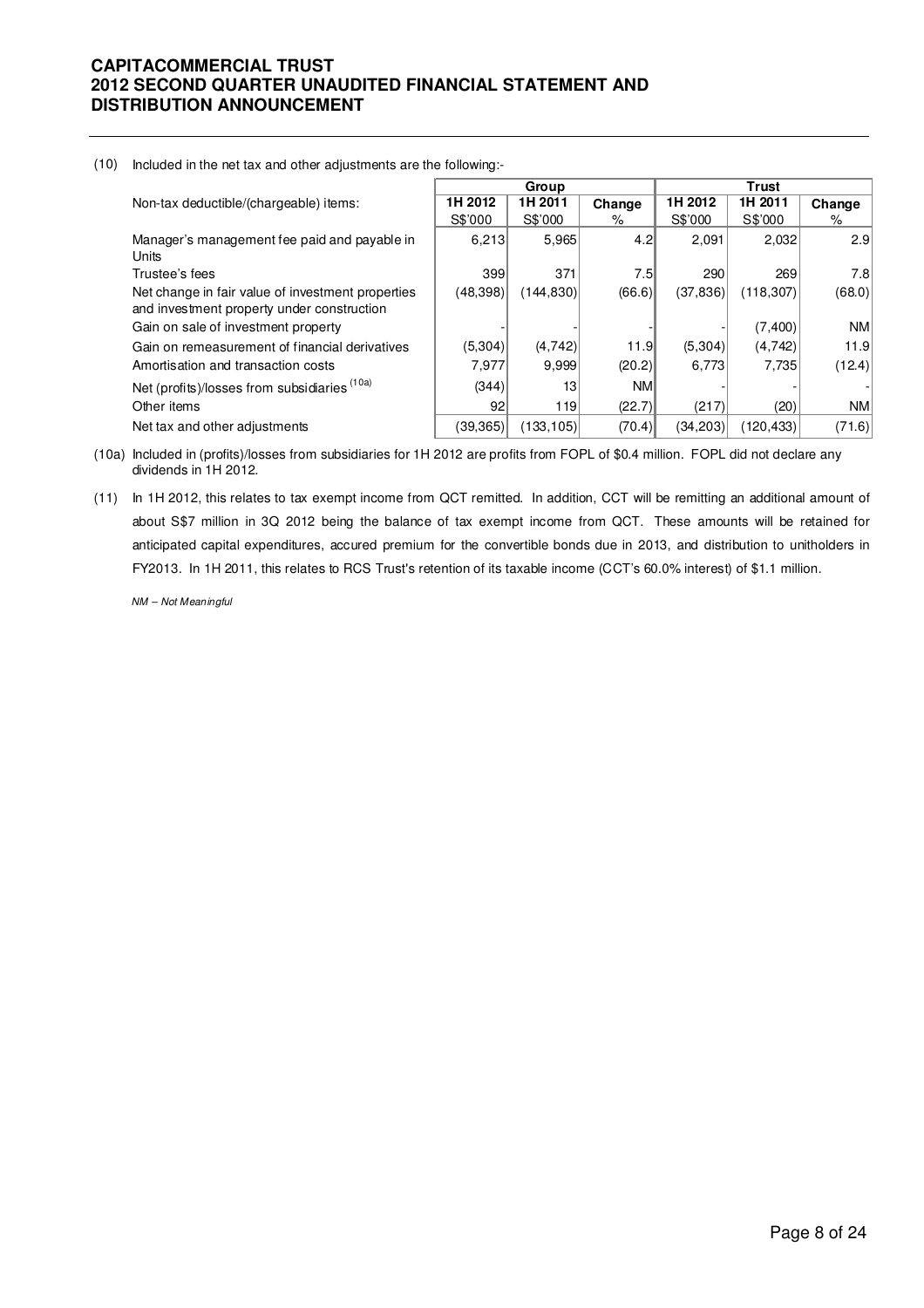## **1(b)(i) Balance Sheet as at 30 June 2012 vs 31 December 2011**

|                                          |                |                            | Group               |                | <b>Trust</b>               |                     |                |  |
|------------------------------------------|----------------|----------------------------|---------------------|----------------|----------------------------|---------------------|----------------|--|
|                                          | <b>Note</b>    | <b>Jun 2012</b><br>S\$'000 | Dec 2011<br>S\$'000 | Change<br>$\%$ | <b>Jun 2012</b><br>S\$'000 | Dec 2011<br>S\$'000 | Change<br>$\%$ |  |
| <b>Non-current assets</b>                |                |                            |                     |                |                            |                     |                |  |
| Plant and equipment                      |                | 887                        | 1,018               | (12.9)         | 757                        | 877                 | (13.7)         |  |
| Investment properties                    | 1              | 6,226,600                  | 5,729,800           | 8.7            | 4,077,800                  | 4,030,000           | 1.2            |  |
| Investment property under construction   | $\overline{2}$ | 295,482                    | 281,853             | 4.8            |                            |                     |                |  |
| <b>Subsidiaries</b>                      | 3              |                            |                     |                | 435,576                    |                     | <b>NM</b>      |  |
| Associate                                | 4              | 66,661                     | 66,827              | (0.2)          | 51,479                     | 51,479              |                |  |
| Joint ventures                           | 5              | 64,800                     | 64,800              |                | 958,978                    | 954,875             | 0.4            |  |
| Available-for-sale unquoted investment   | 6              | 7,489                      | 7,489               |                | 7,489                      | 7,489               |                |  |
| Intangible asset                         | $\overline{7}$ | 15,711                     |                     | <b>NM</b>      | 15,711                     |                     | NM             |  |
| <b>Total non-current assets</b>          |                | 6,677,630                  | 6,151,787           | 8.5            | 5,547,790                  | 5,044,720           | 10.0           |  |
| <b>Current assets</b>                    |                |                            |                     |                |                            |                     |                |  |
| Trade and other receivables              | 8              | 17,631                     | 25,188              | (30.0)         | 32,700                     | 24,001              | 36.2           |  |
| Cash and cash equivalents                | 9              | 132,139                    | 576,919             | (77.1)         | 74,571                     | 542,537             | (86.3)         |  |
| <b>Total current assets</b>              |                | 149,770                    | 602,107             | (75.1)         | 107,271                    | 566,538             | (81.1)         |  |
| <b>Total assets</b>                      |                | 6,827,400                  | 6,753,894           | 1.1            | 5,655,061                  | 5,611,258           | 0.8            |  |
| <b>Current liabilities</b>               |                |                            |                     |                |                            |                     |                |  |
| Trade and other payables                 | 10             | 77,629                     | 70,459              | 10.2           | 33,687                     | 45,486              | (25.9)         |  |
| Current portion of security deposits     |                | 14,627                     | 17,210              | (15.0)         | 8,436                      | 11,121              | (24.1)         |  |
| Interest-bearing liabilities             | 11             | 50,000                     | 569,393             | (91.2)         | 50,000                     | 569,393             | (91.2)         |  |
| Convertible bonds-liability component    | 12             | 157,480                    |                     | <b>NM</b>      | 157,480                    |                     | NM             |  |
| Fair value of financial derivatives      | 13             | 8,626                      |                     | <b>NM</b>      | 8,626                      |                     | NM             |  |
| <b>Total current liabilities</b>         |                | 308,362                    | 657,062             | (53.1)         | 258,229                    | 626,000             | (58.7)         |  |
| <b>Non-current liabilities</b>           |                |                            |                     |                |                            |                     |                |  |
| Non-current portion of security deposits |                | 33,307                     | 28,583              | 16.5           | 18,562                     | 17,334              | 7.1            |  |
| Interest-bearing liabilities             | 14             | 1,617,451                  | 1,086,671           | 48.8           | 849,877                    | 320,000             | <b>NM</b>      |  |
| Loans from joint venture partners        | 15             | 64,800                     | 64,800              |                |                            |                     |                |  |
| Convertible bonds - liability component  | 16             | 209,296                    | 361,453             | (42.1)         | 209,296                    | 361,453             | (42.1)         |  |
| Fair value of financial derivatives      | 17             | 2,078                      | 13,929              | (85.1)         |                            | 13,929              | <b>NM</b>      |  |
| <b>Total non-current liabilities</b>     |                | 1,926,932                  | 1,555,436           | 23.9           | 1,077,735                  | 712,716             | 51.2           |  |
| <b>Total liabilities</b>                 |                | 2,235,294                  | 2,212,498           | 1.0            | 1,335,964                  | 1,338,716           | (0.2)          |  |
| <b>Net assets</b>                        |                | 4,592,106                  | 4,541,396           | 1.1            | 4,319,097                  | 4,272,542           | 1.1            |  |
| Unitholders' funds                       |                | 4,592,106                  | 4,541,396           | 1.1            | 4,319,097                  | 4,272,542           | 1.1            |  |
|                                          |                |                            |                     |                |                            |                     |                |  |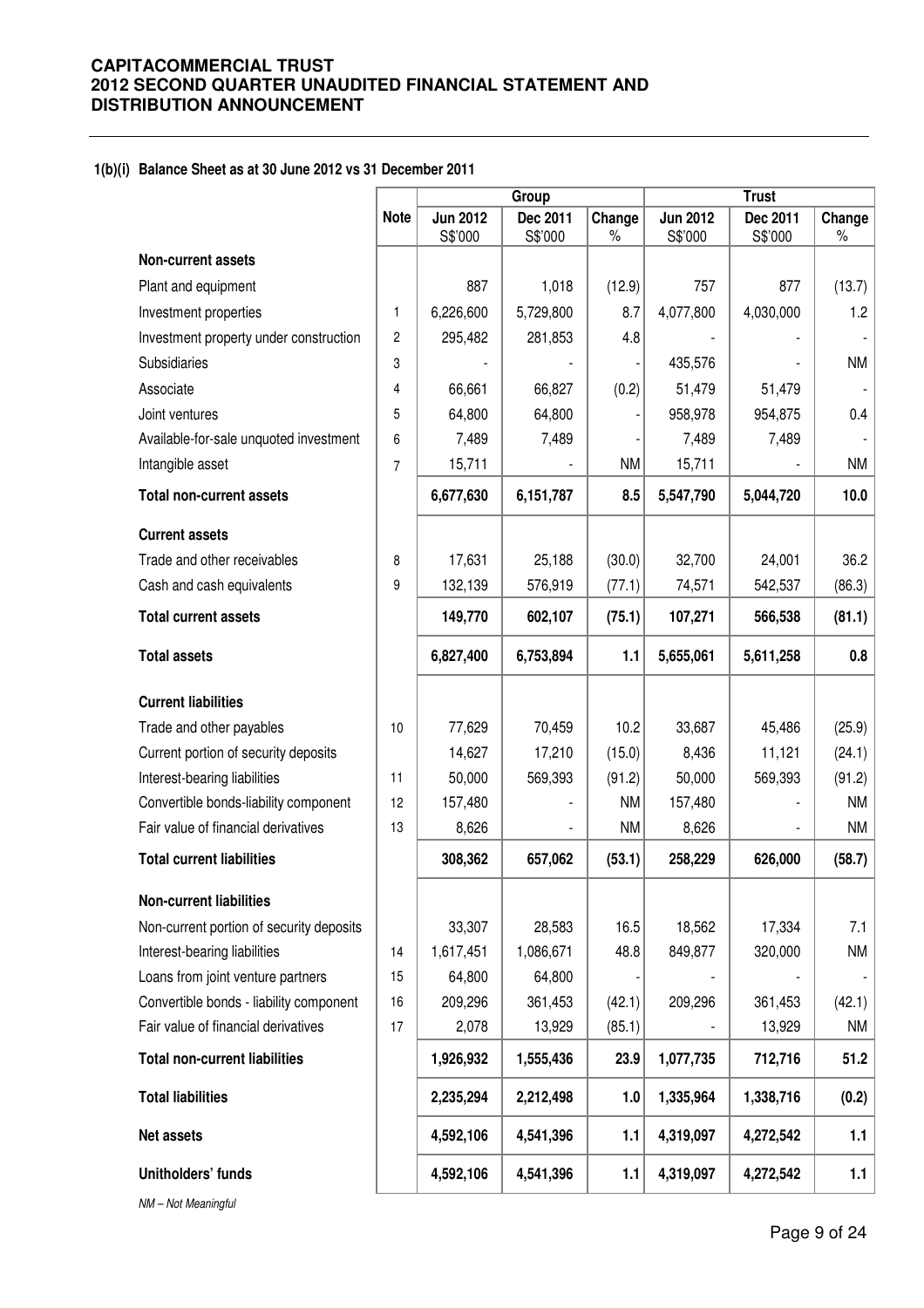## **Notes :**

- (1) The increase in the Group's investment properties was mainly due to the addition of Twenty Anson, acquired by CCT on 22 March 2012 through its 100.0% equity interest in FOPL as well as the increase in property values as at 30 June 2012.
- (2) Investment property under construction refers to CCT's 40.0% interest in CapitaGreen.
- (3) This relates to the 100.0% investment in CCT MTN Pte. Ltd. of \$1 and FOPL of \$435.6 million.
- (4) This relates to the 30.0% investment in QCT. QCT is a Malaysia-listed real estate investment trust focused on acquiring and investing in commercial properties in Malaysia.
- (5) At the Trust level, these relates to the 60.0% interest in RCS Trust of S\$828.6 million and 40.0% interest in MSO Trust of S\$130.4 million. At the Group level, S\$64.8 million is the shareholders' loan to MSO Trust (CCT's 40.0% interest).
- (6) This relates to the investment in MCDF. MCDF is an investment fund which invests in real estate development properties primarily in Kuala Lumpur and the Klang Valley.
- (7) This relates to the unamortized yield stabilization sum receivable by the Group for its 100.0% interest in FOPL. The intangible asset will be amortised over the yield stabilization period of 3.5 years commencing on 22 March 2012.
- (8) The decrease in trade and other receivables for the group was mainly due to the net input tax received in 1H 2012 from IRAS in relation to the differential premium payment by MSO Trust.
- (9) The decrease in the Group's cash and cash equivalents was due mainly to the cash payment for the acquisition of FOPL.
- (10) The increase in Trade and other payables is due mainly to the deferred income relating to the yield stabilization sum set aside for FOPL, offset by decrease in trade creditors due to payments made.
- (11) Movement in interest-bearing liabilities under current liabilities was due mainly to:
	- a) Repayment of secured bank borrowings of S\$570.0 million on 16 March 2012; and
	- b) Fixed rate notes of \$50.0 million being reclassified from Non-current liabilities to Current liabilities.
- (12) This relates to the liability component of the outstanding S\$146.8 million CB due 2013 being reclassified from Non-current liabilities to Current Liabilities.
- (13) This relates to the fair value of the interest rate swaps of notional amount of S\$370.0 miilion maturing in March 2013 which has been reclassified from Non-current liabilities to Current Liabilities.
- (14) Interest-bearing liabilities under Non-current liabilities as at 30 June 2012 comprised of:
	- a) Secured term loans by RCS Trust of gross borrowings of S\$1,000.0 million (CCT's 60% interest is S\$600.0 million);
	- b) Secured term loans by MSO Trust of gross borrowings of S\$440.0 million (CCT's 40.0% interest is S\$176.0 million);
	- c) Fixed rate notes totalling S\$270.0 million; and
	- d) Unsecured bank borrowings of S\$585.0 million.
- (15) This relates to CCT's 40.0% interest in MSO Trust's shareholders' loan.
- (16) This relates to the liability component of the outstanding S\$224.5 million CB due 2015, carried at amortised cost as at 30 June 2012. Balance as at 31 December 2011 includes the outstanding S\$146.8 million CB due 2013 which has been reclassified to Current Liabilities (see note 11 above).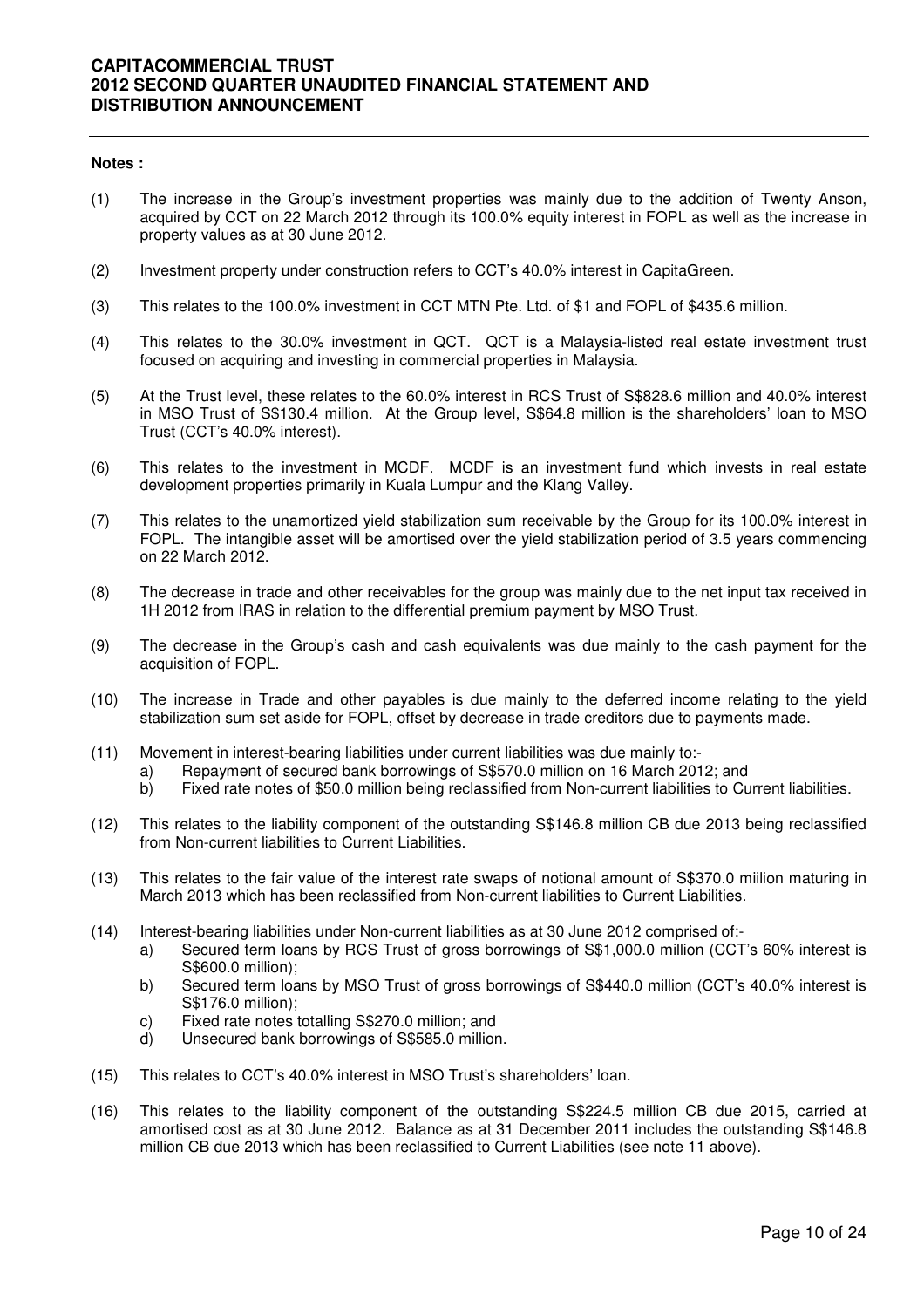(17) As at 30 June 2012, the Fair value of financial derivatives refers to the interest rate swaps, at notional amount of S\$440.0 miilion (CCT's 40% interest is S\$176.0 million), for MSO Trust. MSO Trust has adopted cashflow hedge accounting for the interest rate swaps. As at 31 December 2011, the amount relates to the fair value of the interest rate swaps for CCT which has been reclassified to Current liabilities (see note 12 above).

## **1(b)(ii) Aggregate amount of borrowings (including debt securities)**

|                                                   |                          | Group     |                      | <b>Trust</b>             |                          |           |
|---------------------------------------------------|--------------------------|-----------|----------------------|--------------------------|--------------------------|-----------|
|                                                   | <b>Jun 2012</b>          | Dec 2011  | Change               | <b>Jun 2012</b>          | Dec 2011                 | Change    |
|                                                   | S\$'000                  | S\$'000   | $\frac{1}{\sqrt{2}}$ | S\$'000                  | S\$'000                  | $\%$      |
| <b>Secured borrowings</b>                         |                          |           |                      |                          |                          |           |
| Amount repayable after one year                   | 776,000                  | 776,000   |                      |                          |                          |           |
| Less: Unamortised portion of<br>transaction costs | (8, 426)                 | (9,329)   | (9.7)                |                          |                          |           |
|                                                   | 767,574                  | 766,671   | 0.1                  | $\overline{\phantom{a}}$ | $\overline{\phantom{a}}$ |           |
| Amount repayable within one year                  |                          | 570,000   | <b>NM</b>            |                          | 570,000                  | NM        |
| Less: Unamortised portion of<br>transaction costs |                          | (607)     | <b>NM</b>            |                          | (607)                    | <b>NM</b> |
|                                                   | $\overline{\phantom{a}}$ | 569,393   | <b>NM</b>            |                          | 569,393                  | NM        |
| <b>Total</b>                                      | 767,574                  | 1,336,064 | (42.5)               |                          | 569,393                  | <b>NM</b> |
| <b>Unsecured borrowings</b>                       |                          |           |                      |                          |                          |           |
| Amount repayable after one year                   | 1,066,763                | 685,084   | 55.7                 | 1,066,763                | 685,084                  | 55.7      |
| Less: Unamortised portion of<br>transaction costs | (7,590)                  | (3,631)   | <b>NM</b>            | (7,590)                  | (3,631)                  | <b>NM</b> |
|                                                   | 1,059,173                | 681,453   | 55.4                 | 1,059,173                | 681,453                  | 55.4      |
| Amount repayable within one year                  | 207,935                  |           | <b>NM</b>            | 207,935                  |                          | <b>NM</b> |
| Less: Unamortised portion of<br>transaction costs | (455)                    |           | <b>NM</b>            | (455)                    |                          | <b>NM</b> |
|                                                   | 207,480                  |           | NM                   | 207,480                  | $\overline{\phantom{a}}$ | <b>NM</b> |
| <b>Total</b>                                      | 1,266,653                | 681,453   | 85.9                 | 1,266,653                | 681,453                  | 85.9      |
| <b>Total borrowings</b>                           | 2,034,227                | 2,017,517 | 0.8                  | 1,266,653                | 1,250,846                | 1.3       |

NM - Not Meaningful

## **Details of any collaterals**

- (1) As security for the secured term loans of S\$1.0 billion (CCT's 60.0% interest is S\$600.0 million), RCS Trust has granted in favour of the lenders the following:
	- (i) a mortgage over RCS;
	- (ii) an assignment of the insurance policies relating to RCS;
	- (iii) an assignment of the agreements relating to the management of RCS;
	- (iv) an assignment and charge of the rental proceeds and tenancy agreements of units in RCS; and
	- (v) a charge creating a fixed and floating charge over certain assets of RCS.
- (2) As security for the secured term loans facilities of S\$440.0 million and revolving loan facility of S\$450.0 million (CCT's 40.0% interest is S\$176.0 million and S\$180.0 million respectively), MSO Trust has granted in favour of the lenders the following:
	- (i) a mortgage over the property described as the whole of Lot 503A of Town Subdivision 1, together with the building(s) erected or to be erected thereon;
	- (ii) an assignment of the insurance policies;
	- (iii) an assignment of proceeds, project documents, shareholders' undertaking and the security trust deed; and
	- (iv) a fixed and floating charge over the property.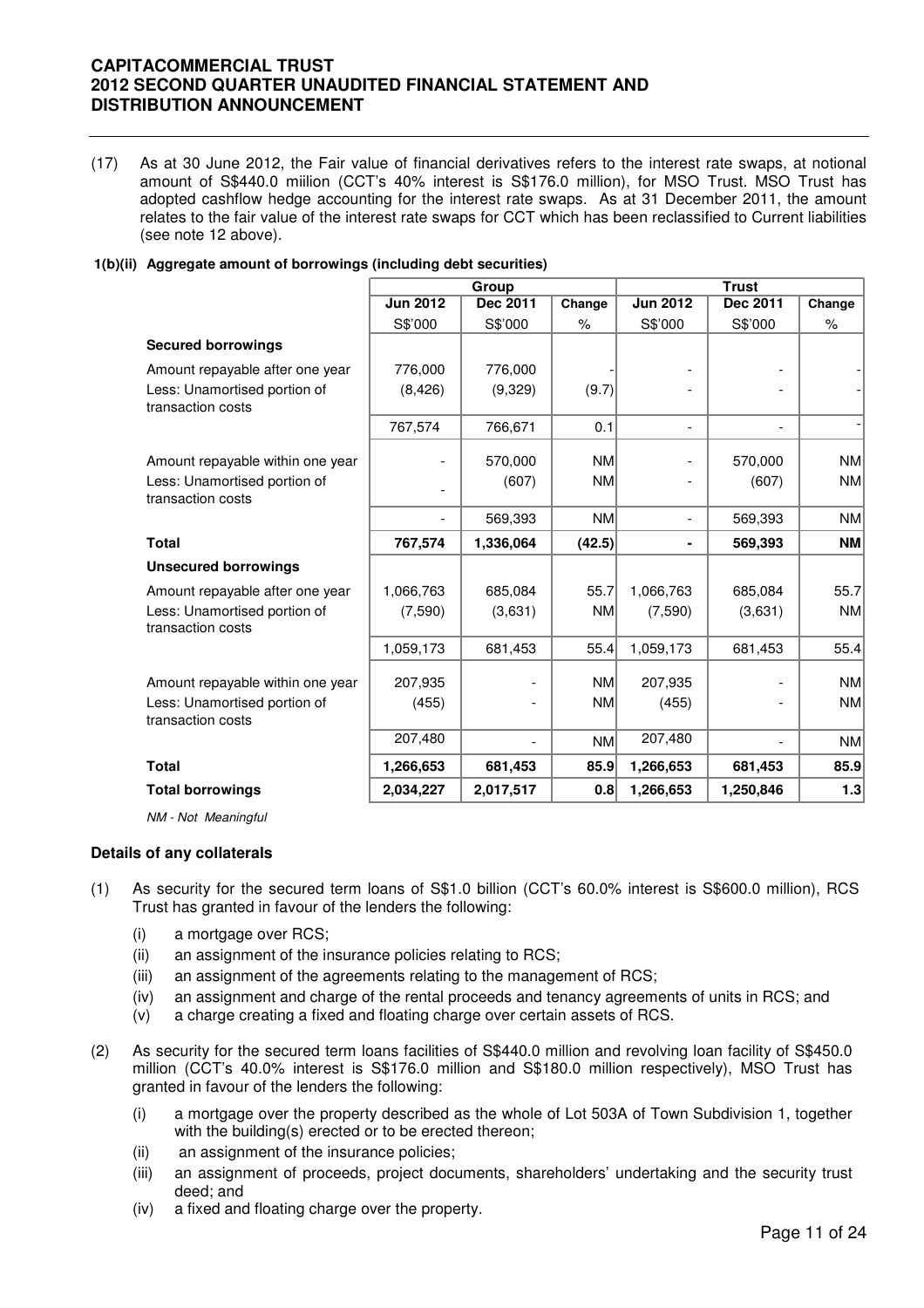## **1(c)(i) Cash flow statement (2Q 2012 vs 2Q 2011)**

|                                                                                                 |             | Group              |                    |  |
|-------------------------------------------------------------------------------------------------|-------------|--------------------|--------------------|--|
|                                                                                                 | <b>Note</b> | 2Q 2012<br>S\$'000 | 2Q 2011<br>S\$'000 |  |
| <b>Operating activities</b>                                                                     |             |                    |                    |  |
| Total return for the period before tax                                                          |             | 103,043            | 193,379            |  |
| <b>Adjustments for</b>                                                                          |             |                    |                    |  |
| Share of profit of associate                                                                    |             | (1, 171)           | (950)              |  |
| Amortisation of lease incentives                                                                |             | 960                | 1,355              |  |
| Amortisation expense                                                                            |             | 1,216              |                    |  |
| Finance costs                                                                                   |             | 18,193             | 21,107             |  |
| Depreciation of plant and equipment                                                             |             | 59                 | 195                |  |
| Impairment losses / (reversal of impairment losses) on trade<br>receivables                     |             | 4                  | (1)                |  |
| Interest income                                                                                 |             | (708)              | (431)              |  |
| Gain on remeasurement of financial derivatives                                                  |             | (2,759)            | (3,886)            |  |
| Net change in fair value of investment properties and investment<br>property under construction |             | (48, 398)          | (144, 830)         |  |
| Manager's management fees paid and payable in Units                                             |             | 3,132              | 2,998              |  |
| Foreign exchange loss                                                                           |             |                    | 424                |  |
| Operating income before working capital changes                                                 |             | 73,571             | 69,360             |  |
| <b>Changes in working capital</b>                                                               |             |                    |                    |  |
| Trade and other receivables                                                                     |             | (6, 556)           | (3,832)            |  |
| Trade and other payables                                                                        |             | (4,212)            | 108                |  |
| Security deposits                                                                               |             | (961)              | (1, 172)           |  |
| Cash generated from operating activities<br>Income tax paid                                     |             | 61,842             | 64,464<br>(1)      |  |
| Net cash from operating activities                                                              |             | 61,842             | 64,463             |  |
| <b>Investing activities</b>                                                                     |             |                    |                    |  |
| Capital expenditure on investment properties                                                    |             | (13, 446)          | (11, 912)          |  |
| Purchase of plant and equipment                                                                 |             | (27)               | (28)               |  |
| Capital redemption by available-for-sale unquoted investment                                    |             |                    | 2,352              |  |
| Acquisition of subsidiary, net of cash acquired                                                 | 1           | (5,869)            |                    |  |
| Interest received                                                                               |             | 194                | 426                |  |
| Net cash used in investing activities                                                           |             | (19, 148)          | (9, 162)           |  |
| <b>Financing activities</b>                                                                     |             |                    |                    |  |
| Interest paid                                                                                   |             | (18, 343)          | (17, 634)          |  |
| Borrowing transaction costs paid                                                                |             | (2, 144)           | (8,804)            |  |
| Redemption of convertible bonds                                                                 |             |                    | (6,634)            |  |
| Repayment of interest-bearing liabilities                                                       |             |                    | (578, 400)         |  |
| Proceeds from interest-bearing liabilities                                                      |             |                    | 578,400            |  |
| Net cash used in financing activities                                                           |             | (20, 487)          | (33,072)           |  |
| Net increase in cash and cash equivalents                                                       |             | 22,207             | 22,229             |  |
| Cash and cash equivalents at beginning of period                                                |             | 109,932            | 448,461            |  |
| Cash and cash equivalents at end of period                                                      |             | 132,139            | 470,690            |  |

## **Note:**

(1) This relates to final settlement of the balance proceeds and related cost paid in respect of the acquisition of 100.0% equity interest in FOPL.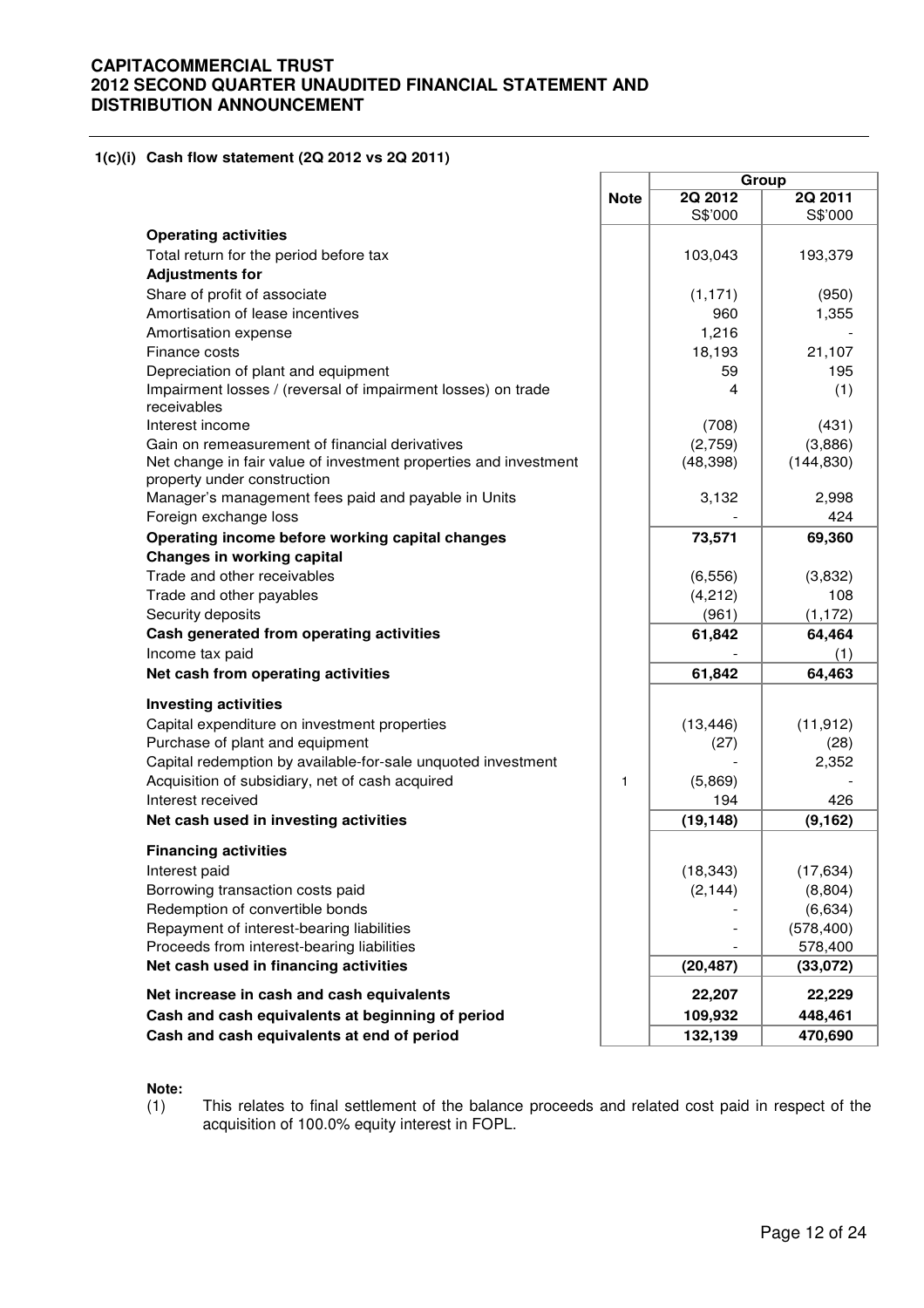## **1(c)(ii) Cash flow statement (1H 2012 vs 1H 2011)**

|                                                                  |                | Group      |            |  |
|------------------------------------------------------------------|----------------|------------|------------|--|
|                                                                  | <b>Note</b>    | 1H 2012    | 1H 2011    |  |
|                                                                  |                | S\$'000    | S\$'000    |  |
| <b>Operating activities</b>                                      |                |            |            |  |
| Total return for the year before tax                             |                | 153,060    | 240,681    |  |
| <b>Adjustments for</b>                                           |                |            |            |  |
| Share of profit of associate                                     |                |            |            |  |
|                                                                  |                | (2, 171)   | (2,031)    |  |
| Impairment losses on trade receivables                           |                | 5          | 17         |  |
| Amortisation of lease incentives                                 |                | 2,172      | 2,748      |  |
| Amortisation expense                                             |                | 1,389      |            |  |
| Finance costs                                                    |                | 37,142     | 40,107     |  |
| Depreciation of plant and equipment                              |                | 155        | 334        |  |
| Gain on disposal of plant and equipment                          |                |            | (1)        |  |
| Foreign exchange loss                                            |                | 203        | 624        |  |
| Interest income                                                  |                | (1, 815)   | (785)      |  |
| Gain on remeasurement of financial derivatives                   |                | (5,304)    | (4, 742)   |  |
| Manager's management fees paid and payable in Units              |                | 6,213      | 5,965      |  |
| Net change in fair value of investment properties and investment |                | (48, 398)  | (144, 830) |  |
| property under construction                                      |                |            |            |  |
| Operating income before working capital changes                  |                | 142,651    | 138,087    |  |
| <b>Changes in working capital</b>                                |                |            |            |  |
| Trade and other receivables                                      |                | 6,349      | (6, 204)   |  |
| Trade and other payables                                         |                | 9,519      | (30, 426)  |  |
| Security deposits                                                |                | 2,141      | 552        |  |
| Cash generated from operations                                   |                | 160,660    | 102,009    |  |
| Income tax paid                                                  |                |            | (1)        |  |
| Net cash generated from operating activities                     |                | 160,660    | 102,008    |  |
|                                                                  |                |            |            |  |
| <b>Investing activities</b>                                      |                |            |            |  |
| Capital expenditure on investment properties                     |                | (28, 376)  | (14, 889)  |  |
| Purchase of plant and equipment                                  |                | (67)       | (629)      |  |
| Proceeds from sale of plant and equipment                        |                |            | 2          |  |
| Capital redemption by available-for-sale unquoted investment     |                |            | 2,352      |  |
| Acquisition of subsidiary, net of cash acquired                  | 1              | (452, 676) |            |  |
| Interest received                                                |                | 847        | 781        |  |
| Distributions from associate                                     |                | 1,889      | 1,842      |  |
| Net cash used in investing activities                            |                | (478, 383) | (10, 541)  |  |
| <b>Financing activities</b>                                      |                |            |            |  |
| Interest paid                                                    |                | (29, 797)  | (32,015)   |  |
| Borrowing transaction costs paid                                 |                | (6,030)    | (8,909)    |  |
| Distribution to unitholders                                      |                | (106, 230) | (110, 956) |  |
| Redemption of convertible bonds                                  |                |            | (6, 634)   |  |
| Repayment of interest-bearing liabilities                        | $\overline{2}$ | (570,000)  | (678, 400) |  |
| Proceeds from interest-bearing liabilities                       | 3              | 585,000    | 580,200    |  |
| Net cash used in financing activities                            |                | (127, 057) | (256, 714) |  |
|                                                                  |                |            |            |  |
| Net decrease in cash and cash equivalents                        |                | (444, 780) | (165, 247) |  |
| Cash and cash equivalents at beginning of period                 |                | 576,919    | 635,937    |  |
| Cash and cash equivalents at end of period                       |                | 132,139    | 470,690    |  |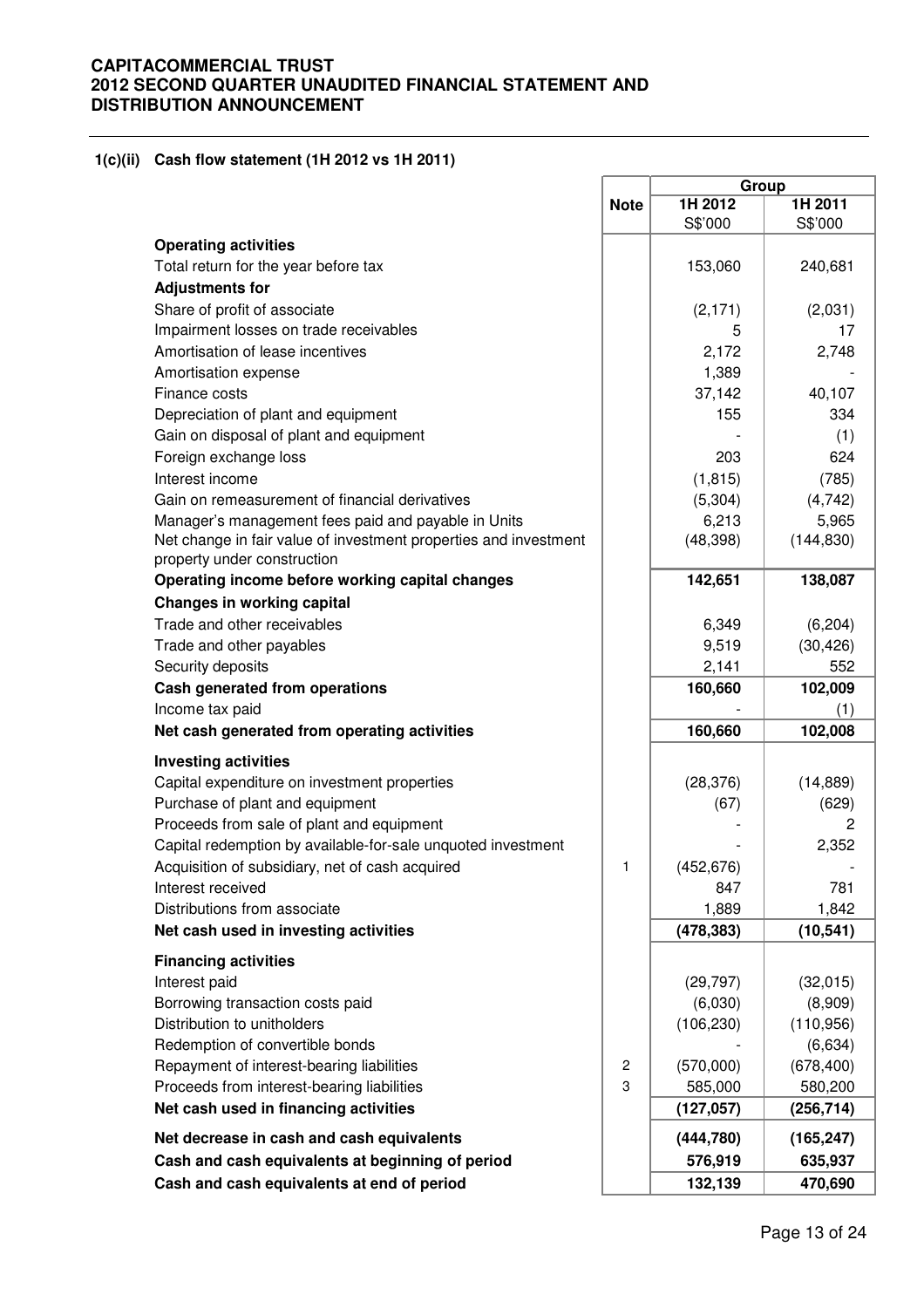#### Notes:

- 
- (1) This relates to the acquisition of 100.0% equity interest in FOPL.<br>(2) This relates to the repayment of CCT's S\$570.0 million secure This relates to the repayment of CCT's S\$570.0 million secured bank borrowings on 16 March 2012.
- (3) This relates to CCT's unsecured bank borrowings totaling S\$585.0 million.

## **1(d)(i) Statement of changes in unitholders' funds (2Q 2012 vs 2Q 2011)**

|                                                                              | Group              |                    | <b>Trust</b>       |                    |  |
|------------------------------------------------------------------------------|--------------------|--------------------|--------------------|--------------------|--|
|                                                                              | 2Q 2012<br>S\$'000 | 2Q 2011<br>S\$'000 | 2Q 2012<br>S\$'000 | 2Q 2011<br>S\$'000 |  |
| Net assets at beginning of period                                            | 4,489,518          | 4,212,859          | 4,223,045          | 4,013,967          |  |
| <b>Operations</b><br>Net increase in net assets resulting from<br>operations | 103,043            | 193,379            | 92,960             | 177,491            |  |
| Unitholders' transactions<br>Creation of new units:                          |                    |                    |                    |                    |  |
| - Manager's management fee paid in Units                                     | 3,092              | 2,967              | 3,092              | 2,967              |  |
| - Conversion of Convertible Bonds                                            |                    | 502                |                    | 502                |  |
| Net increase in net assets resulting from<br>unitholders' transactions       | 3,092              | 3,469              | 3,092              | 3,469              |  |
| <b>Movement in reserves</b>                                                  |                    |                    |                    |                    |  |
| <b>Translation reserves</b>                                                  | (1, 469)           | (638)              |                    |                    |  |
| Capital reserves                                                             |                    | (49)               |                    | (49)               |  |
| Hedging reserves <sup>(1)</sup>                                              | (2,078)            |                    |                    |                    |  |
| Net decrease in net assets resulting from<br>movement in reserves            | (3, 547)           | (687)              |                    | (49)               |  |
| Total increase in net assets                                                 | 102,588            | 196,161            | 96,052             | 180,911            |  |
| Net assets at end of period                                                  | 4,592,106          | 4,409,020          | 4,319,097          | 4,194,878          |  |

Note:

(1) This relates to the CCT Group's 40.0% interest in MSO Trust's hedging reserves.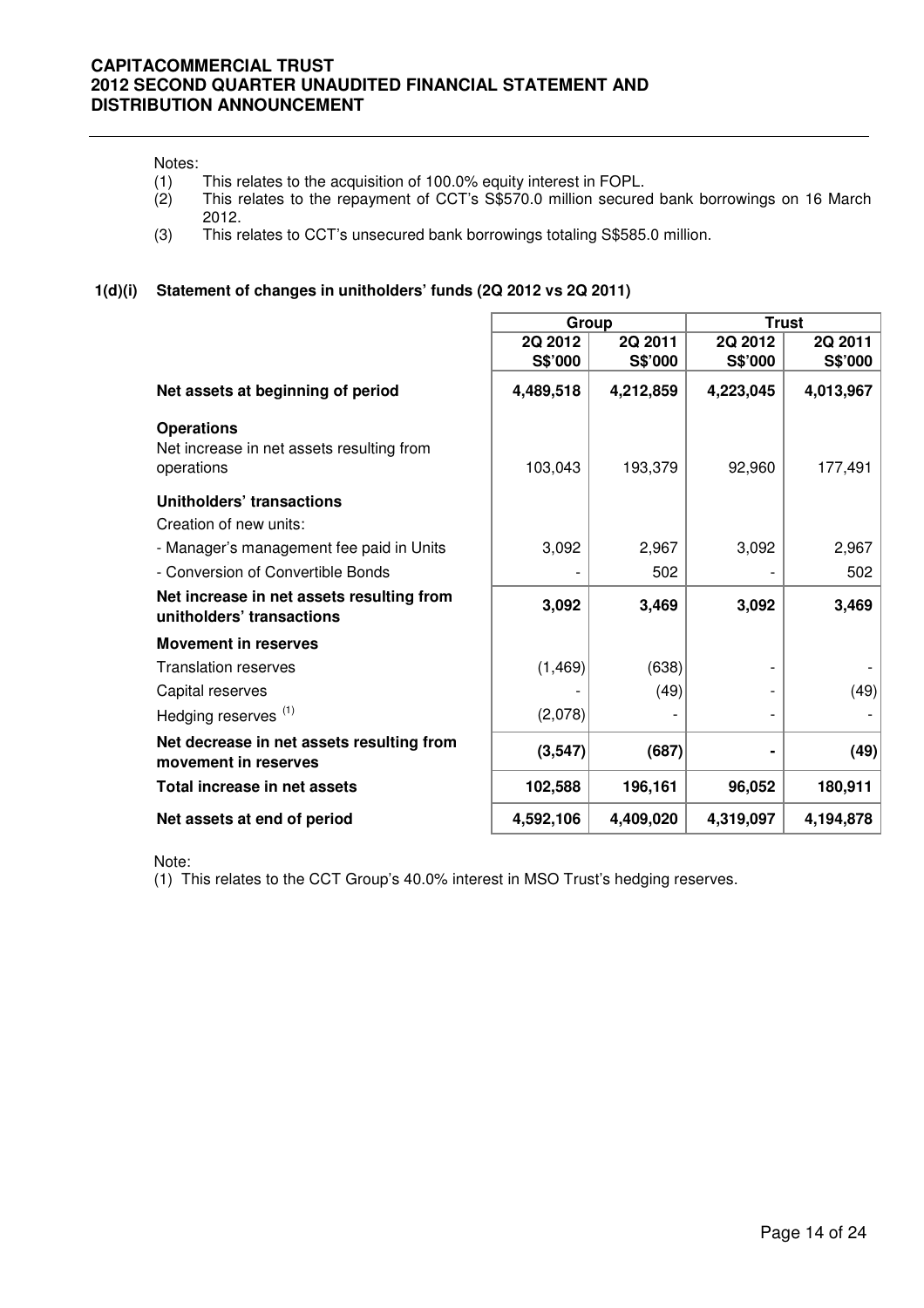## **1(d)(ii) Statement of changes in unitholders' funds (1H 2012 vs 1H 2011)**

|                                                                              | Group      |            |            | <b>Trust</b> |
|------------------------------------------------------------------------------|------------|------------|------------|--------------|
|                                                                              | 1H 2012    | 1H 2011    | 1H 2012    | 1H 2011      |
|                                                                              | S\$'000    | S\$'000    | S\$'000    | S\$'000      |
| Balance as at beginning of year                                              | 4,541,396  | 4,273,741  | 4,272,542  | 4,072,542    |
| <b>Operations</b><br>Net increase in net assets resulting from<br>operations | 153,060    | 240,681    | 146,583    | 226,929      |
| Unitholders' transactions<br>Creation of new units:                          |            |            |            |              |
| - Manager's management fee paid in Units                                     | 6,202      | 5,910      | 6,202      | 5,910        |
| - Conversion of convertible bonds                                            |            | 502        |            | 502          |
| Distributions to unitholders                                                 | (106, 230) | (110, 956) | (106, 230) | (110, 956)   |
| Net decrease in net assets resulting from<br>unitholders' transactions       | (100, 028) | (104, 544) | (100, 028) | (104, 544)   |
| <b>Movement in reserves</b>                                                  |            |            |            |              |
| <b>Translation reserve</b>                                                   | (244)      | (809)      |            |              |
| Capital reserves                                                             |            | (49)       |            | (49)         |
| Hedging reserves                                                             | (2,078)    |            |            |              |
| Net decrease in net assets resulting from<br>movement in reserves            | (2, 322)   | (858)      |            | (49)         |
| Total increase in net assets                                                 | 50,710     | 135,279    | 46,555     | 122,336      |
| Balance as at end of year                                                    | 4,592,106  | 4,409,020  | 4,319,097  | 4,194,878    |

## **Convertible Bonds**

CCT has the following Convertible Bonds outstanding as at 30 June 2012:-

| <b>Principal Amount Outstanding</b>                    | <b>Maturity Date</b> | <b>Conversion Price</b><br>per Unit as at<br>30 June 2012 |
|--------------------------------------------------------|----------------------|-----------------------------------------------------------|
| <b>CB due 2013</b><br>$ \$146.8$ million 2.0 per cent. | 6 May 2013           | 1.7778                                                    |
| <b>CB due 2015</b><br>S\$224.5 million 2.7 per cent.   | 21 April 2015        | 1.2668                                                    |

Assuming all the Convertible Bonds are fully converted based on the conversion price, the number of new units to be issued would be 259,764,030, representing 9.2% of the total number of CCT units in issue as at 30 June 2012 (2,838,301,785 Units). This is against 268,222,217 Units (CB due 2013 of S\$173.8 million at the conversion price of S\$1.7778 per unit and CB due 2015 of S\$224.5 million at the conversion price of S\$1.3168 per unit as at 30 June 2011), representing 9.5% of the total number of CCT units in issue as at 30 June 2011 ( 2,827,800,248 Units).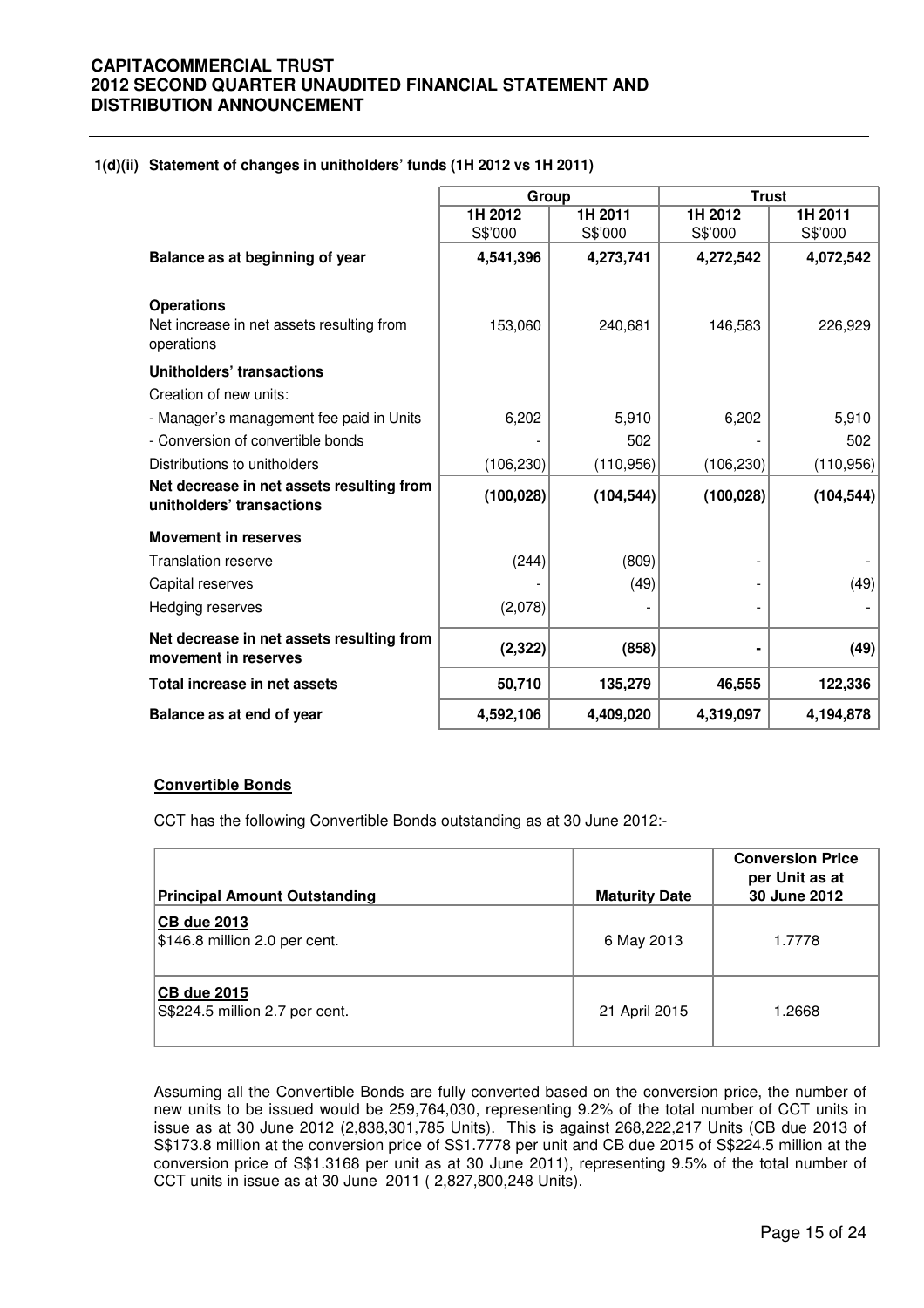## **1(e)(i) Details of any change in the units (2Q 2012 vs 2Q 2011)**

**Units in issue as at beginning of period** 

Issue of new Units:-

- in settlement of the manager's management fee in relation to CCT's 60.0 % interest in Raffles City through RCS Trust
- in settlement of the manager's management fees in relation to Wilkie Edge and One George Street
- conversion of convertible bonds



# **1(e)(ii) Details of any change in the units (1H 2012 vs 1H 2011)**

|                                                                                                                           | <b>Group and Trust</b> |                         |  |
|---------------------------------------------------------------------------------------------------------------------------|------------------------|-------------------------|--|
|                                                                                                                           | 1H 2012<br>Units       | 1H 2011<br><b>Units</b> |  |
| Units in issue as at beginning of period                                                                                  | 2,832,787,200          | 2,823,308,500           |  |
| Issue of new Units:-                                                                                                      |                        |                         |  |
| - in settlement of the manager's management fee in relation<br>to CCT's 60.0 % interest in Raffles City through RCS Trust | 3,647,061              | 2,706,781               |  |
| - in settlement of the manager's management fees in relation<br>to Wilkie Edge and One George Street                      | 1,867,524              | 1,405,259               |  |
| - conversion of convertible bonds                                                                                         |                        | 379,708                 |  |
| Units in issue as at end of period                                                                                        | 2,838,301,785          | 2,827,800,248           |  |

Л

**2 Whether the figures have been audited, or reviewed and in accordance with which standard (e.g. The Singapore Standard on Auditing 910 (Engagement to Review Financial Statements), or an equivalent standard)** 

The figures have not been audited nor reviewed by our auditors.

**3 Where the figures have been audited or reviewed, the auditor's report (including any qualifications or emphasis of matter)** 

Not applicable.

**4 Whether the same accounting policies and methods of computation as in the issuer's most recent audited annual financial statements have been complied** 

The accounting policies and methods of computation applied in the financial statements for the current reporting period are consistent with the audited financial statements for the year ended 31 December 2011.

| <b>Group and Trust</b> |                  |  |  |  |
|------------------------|------------------|--|--|--|
| 2Q 2012<br>Units       | 2Q 2011<br>Units |  |  |  |
| 2,835,761,209          | 2,825,291,611    |  |  |  |
| 1,687,542              | 1,401,064        |  |  |  |
| 853,034                | 727,865          |  |  |  |
|                        | 379,708          |  |  |  |
| 2 838 301 785          | 2 827 800 248    |  |  |  |

٦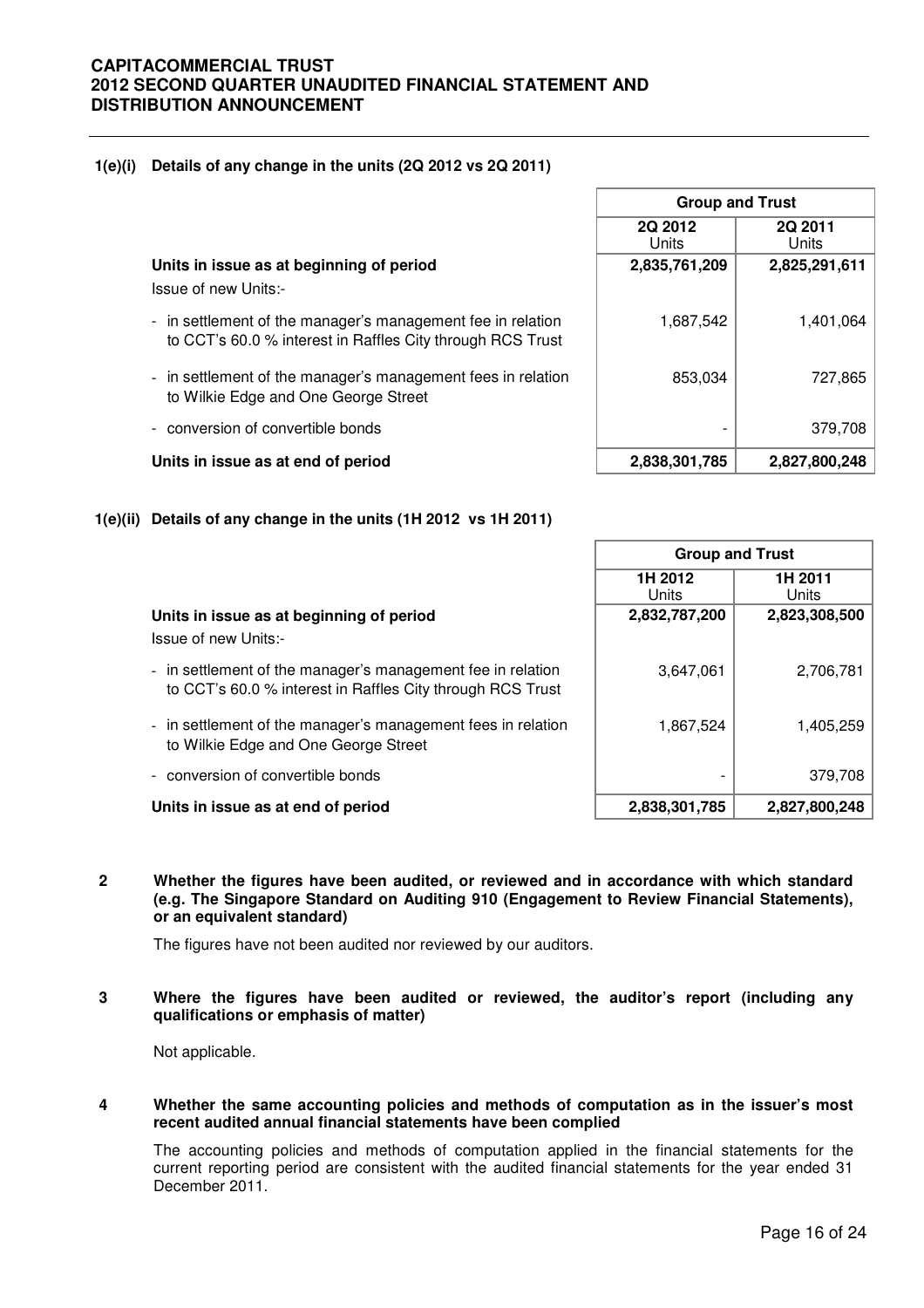**5 If there are any changes in the accounting policies and methods of computation, including any required by an accounting standard, what has changed, as well as the reasons for, and the effect of, the change** 

Nil.

## **6 Earnings per unit ("EPU") and distribution per unit ("DPU") for the financial period**

## **EPU (2Q 2012 vs 2Q 2011)**

|                                                                              | Group             |               | <b>Trust</b>      |                   |
|------------------------------------------------------------------------------|-------------------|---------------|-------------------|-------------------|
|                                                                              | 2Q 2012           | 2Q 2011       | 2Q 2012           | 2Q 2011           |
| <b>Basic EPU</b><br>Weighted average number of Units<br>in issue             | 2,837,575,906     | 2,826,928,076 | 2,837,575,906     | 2,826,928,076     |
| Based on weighted average number<br>of Units in issue                        | $3.63 \text{C}$   | 6.84c         | 3.28 <sub>0</sub> | 6.28 <sub>¢</sub> |
| <b>Diluted EPU</b><br>Weighted average number of Units<br>in issue (diluted) | 3,097,339,936     | 3.096.602.582 | 3,097,339,936     | 3,096,602,582     |
| Based on weighted average number<br>of Units in issue (diluted) <sup>2</sup> | 3.49 <sub>c</sub> | 6.23c         | 3.16 <sub>c</sub> | 5.72c             |

## **EPU (1H 2012 vs 1H 2011)**

|                                                                               | Group         |                   | <b>Trust</b>  |                   |
|-------------------------------------------------------------------------------|---------------|-------------------|---------------|-------------------|
|                                                                               | 1H 2012       | 1H 2011           | 1H 2012       | 1H 2011           |
| <b>Basic EPU</b><br>Weighted average number of Units<br>in issue              | 2,836,161,996 | 2,825,785,672     | 2,836,161,996 | 2,825,785,672     |
| Based on weighted average number<br>of Units in issue 1                       | 5.40c         | 8.52 <sub>¢</sub> | 5.17c         | 8.03 <sub>¢</sub> |
| <b>Dilutive EPU</b><br>Weighted average number of Units<br>in issue (diluted) | 3.095.926.026 | 3,096,674,929     | 3,013,380,183 | 3,096,674,929     |
| Based on weighted average number<br>of Units in issue (diluted) <sup>2</sup>  | 5.26c         | 7.93¢             | 5.05c         | 7.49¢             |

## **Notes:**

- (1) In computing the basic EPU, total return for the period after tax and the weighted average number of Units outstanding during the period are used.
- (2) In computing the diluted EPU, the total return for the period after tax and the weighted average number of Units outstanding during the period are adjusted for the effects of all dilutive potential Units arising from the assumed conversion of the Convertible Bonds to Units.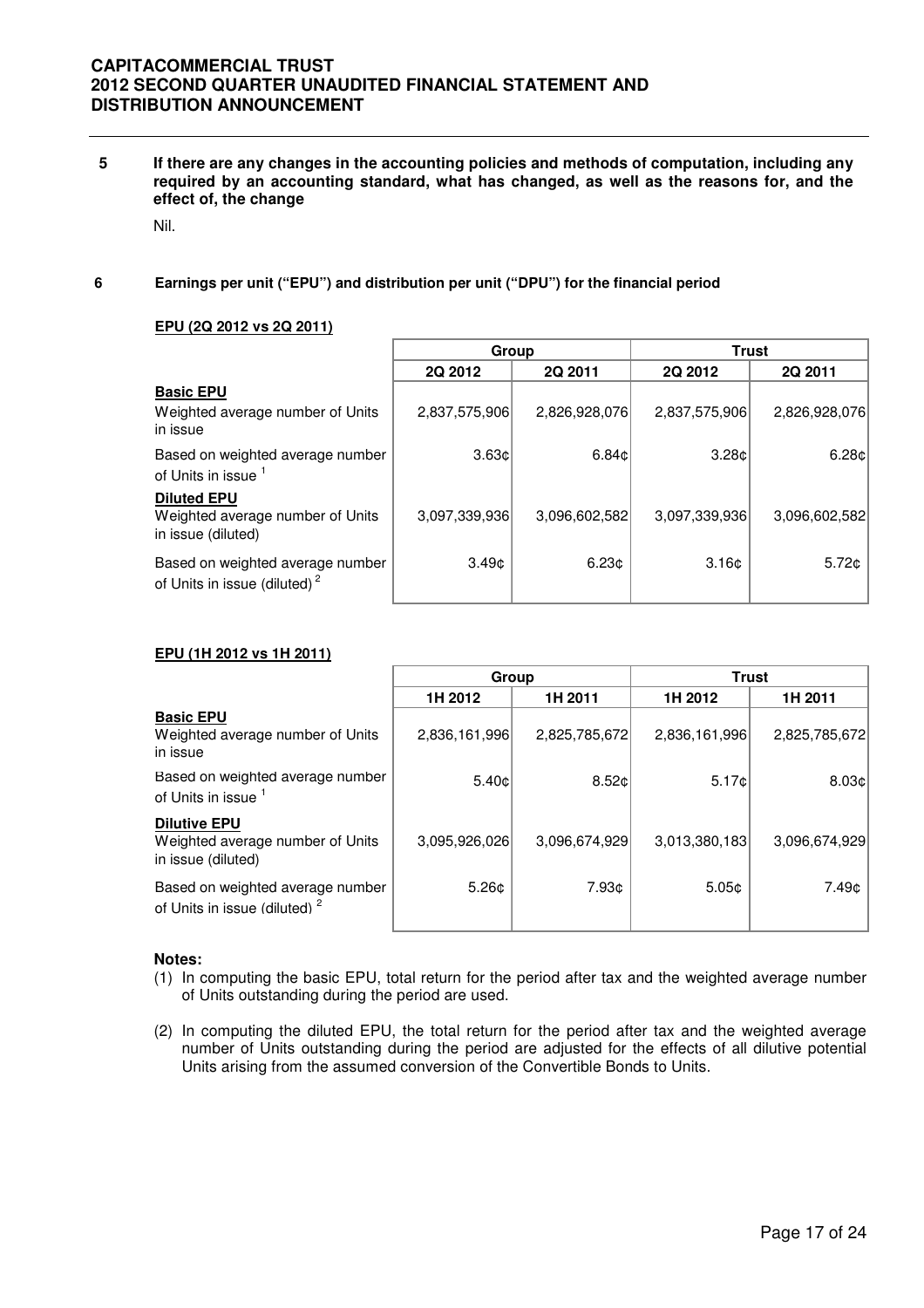# **Distribution per unit ("DPU")**

In computing the DPU, the number of Units as at the end of each period is used for the computation.

|                                                                                 | 2Q 2012           | 2Q 2011       | 1H 2012       | 1H 2011       |
|---------------------------------------------------------------------------------|-------------------|---------------|---------------|---------------|
| Number of Units in issue as at end of period                                    | 2,838,301,785     | 2,827,800,248 | 2,838,301,785 | 2,827,800,248 |
| <u>DPU</u><br>Based on the number of Units in issue at the end of the<br>period | 2.06 <sub>¢</sub> | 1.92¢         | 3.96¢         | 3.77c         |

## **Note:**

- (1) DPU is computed on the basis that none of the outstanding S\$146.8 million CB due 2013 and S\$224.5 million CB due 2015 is converted into Units. Accordingly, the actual quantum of DPU may differ if any of the outstanding CB due 2013 and CB due 2015 is converted into Units on or before books closure date.
- **7 Net asset value ("NAV") backing per Unit based on Units in issue at the end of the period.**

|                                                                              |             | Group         |               | Trust         |               |
|------------------------------------------------------------------------------|-------------|---------------|---------------|---------------|---------------|
|                                                                              | <b>Note</b> | 30-Jun-12     | 31-Dec-11     | 30-Jun-12     | 31-Dec-11     |
| Number of Units in issue at end of period                                    |             | 2,838,301,785 | 2,832,787,200 | 2,838,301,785 | 2,832,787,200 |
| NAV (S\$'000)                                                                |             | 4,592,106     | 4,541,396     | 4,319,097     | 4,272,542     |
| <b>NAV per Unit</b>                                                          |             | \$1.62        | \$1.60        | \$1.52        | \$1.51        |
| Adjusted NAV per Unit (excluding the<br>distributable income to unitholders) |             | \$1.58        | \$1.57        | \$1.48        | \$1.47        |

**Note:**

(1) NAV per Unit was computed based on net asset value over the number of Units in issue at end of the period.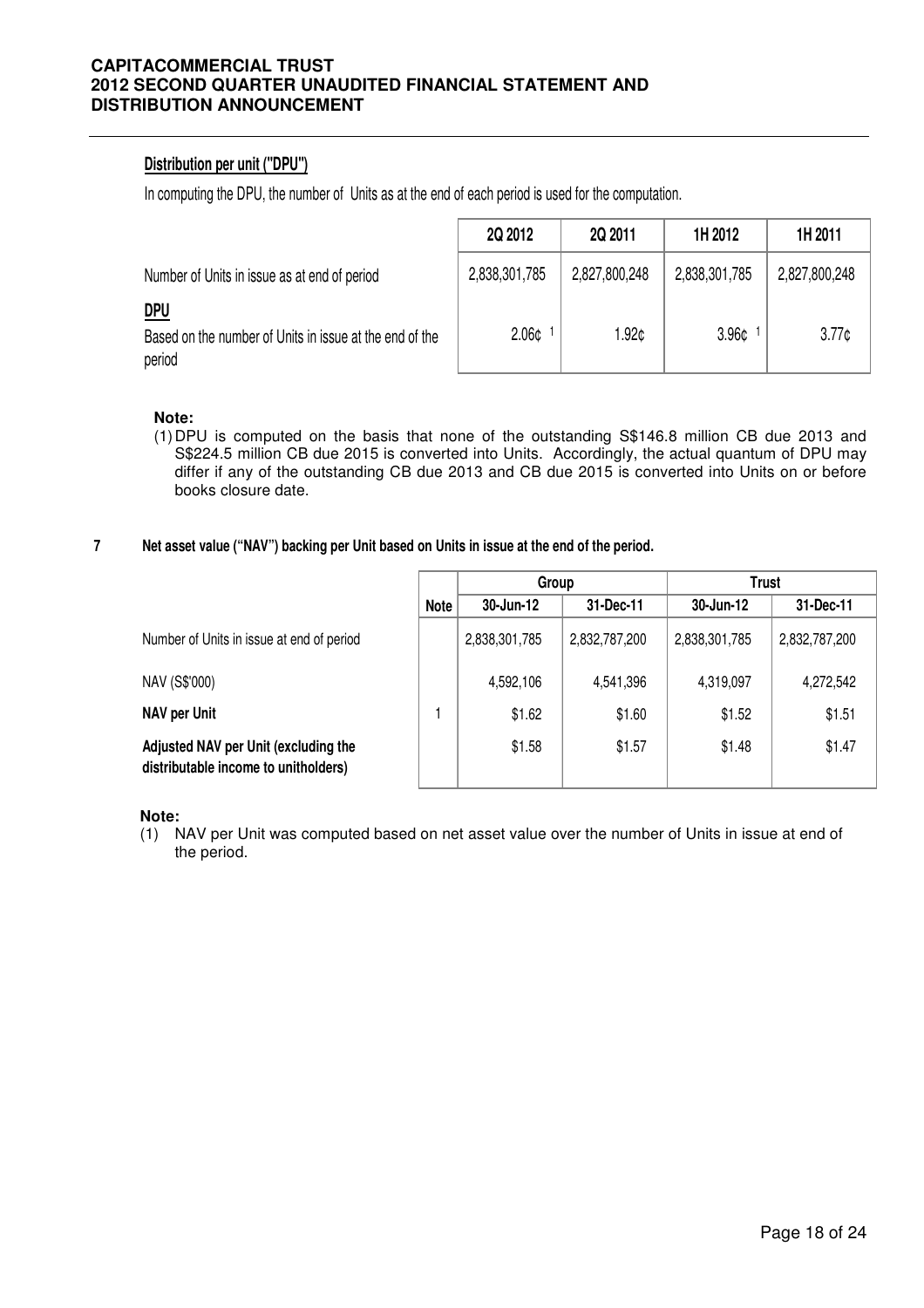## **8 Review of the performance**

|                                                                                                 | Group              |                    |                    |                    |
|-------------------------------------------------------------------------------------------------|--------------------|--------------------|--------------------|--------------------|
|                                                                                                 | 2Q 2012<br>S\$'000 | 2Q 2011<br>S\$'000 | 1H 2012<br>S\$'000 | 1H 2011<br>S\$'000 |
| <b>Statement of Total Return</b>                                                                |                    |                    |                    |                    |
| Gross revenue                                                                                   | 95,759             | 91,018             | 183,192            | 182,033            |
| Property operating expenses                                                                     | (20, 513)          | (21, 186)          | (38,010)           | (42, 280)          |
| Net property income                                                                             | 75,246             | 69,832             | 145,182            | 139,753            |
| Interest income                                                                                 | 708                | 431                | 1,815              | 785                |
| Gain on remeasurement of financial derivatives                                                  | 2,759              | 3,886              | 5,304              | 4,742              |
| Amortisation expense                                                                            | (1,216)            |                    | (1,389)            |                    |
| Manager's management fees:                                                                      |                    |                    |                    |                    |
| - Base fees                                                                                     | (2,327)            | (2, 144)           | (4,603)            | (4,213)            |
| - Performance fees                                                                              | (2,844)            | (2,668)            | (5,616)            | (5, 414)           |
| Trust expenses                                                                                  | (659)              | (631)              | (1,060)            | (1,726)            |
| Finance costs                                                                                   | (18, 193)          | (21, 107)          | (37, 142)          | (40, 107)          |
| Net income before share of profit of associate                                                  | 53,474             | 47,599             | 102,491            | 93,820             |
| Share of profit of associate                                                                    | 1,171              | 950                | 2,171              | 2,031              |
| Net income                                                                                      | 54,645             | 48,549             | 104,662            | 95,851             |
| Net change in fair value of investment properties and<br>investment property under construction | 48,398             | 144,830            | 48,398             | 144,830            |
| Total return for the period before tax                                                          | 103,043            | 193,379            | 153,060            | 240,681            |
| Income tax                                                                                      |                    |                    |                    |                    |
| Total return for the period after tax                                                           | 103,043            | 193,379            | 153,060            | 240,681            |
| <b>Distribution Statement</b>                                                                   |                    |                    |                    |                    |
| Total return for the period before tax                                                          | 103,043            | 193,379            | 153,060            | 240,681            |
| Net tax and other adjustments                                                                   | (43, 262)          | (139,000)          | (39, 365)          | (133, 105)         |
| Distribution income retained                                                                    | (1,315)            |                    | (1, 315)           | (1,080)            |
| Income available for distribution to unitholders                                                | 58,466             | 54,379             | 112,380            | 106,496            |
| Distributable income to unitholders                                                             | 58,466             | 54,379             | 112,380            | 106,496            |
| <b>DPU</b>                                                                                      |                    |                    |                    |                    |
| For the period                                                                                  | 2.06 <sub>¢</sub>  | 1.92¢              | 3.96¢              | 3.77 <sub>0</sub>  |
| Annualised                                                                                      | $8.29$ ¢           | 7.70¢              | 7.96¢              | 7.60¢              |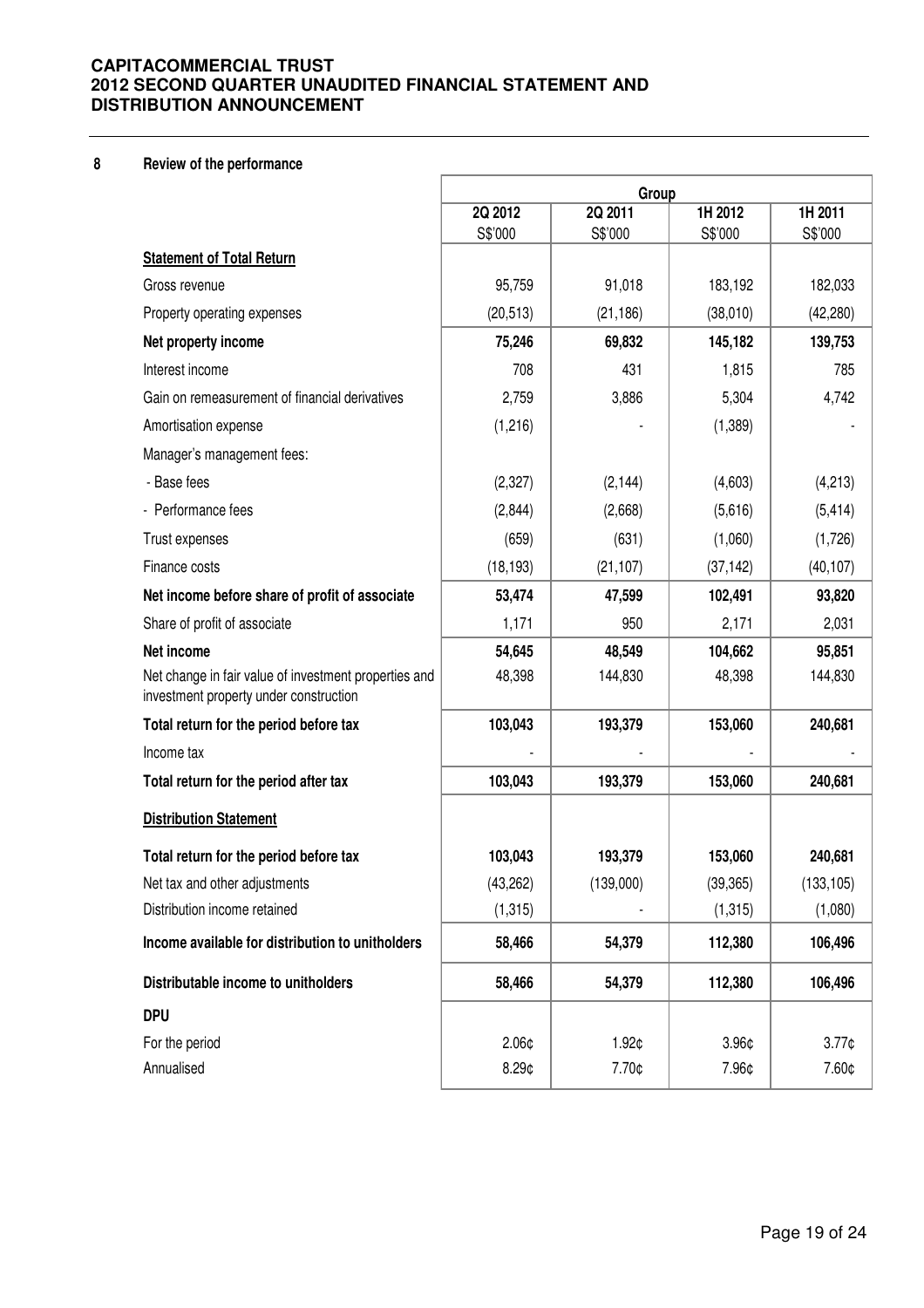#### **Review of CCT Group's performance 2Q 2012 vs 2Q 2011**

 Gross revenue of S\$95.8 million for 2Q 2012 was higher than that for 2Q 2011 by S\$4.7 million or 5.2%. The increase was mainly from revenue contribution by Twenty Anson, higher revenue from Raffles City (CCT's 60% interest) and HSBC Building and higher yield protection income for One George Street. However, the increase was offset by lower revenue of Six Battery Road and the loss of revenue due to the development of CapitaGreen.

Property tax in 2Q 2012 of S\$5.4 million was S\$1.7 million or 23.6% lower compared with 2Q 2011 due to vacancy refund and successful appeal of annual value assessment. Other property operating expenses of S\$12.4 million for 2Q 2012 were S\$0.8 million or 7.0% higher compared with 2Q 2011. The increase in the other operating expenses was due to utilities, marketing expenses and staff costs.

Interest income of S\$0.7 million for 2Q 2012 was higher than that for 2Q 2011 by S\$0.3 million or 64.3% due to the interest income from shareholder's loan to MSO Trust of S\$0.5 million, offset by decrease in deposit interest income of S\$0.2 million.

Amortization expense relates to the amortization of the yield stabilization sum from FOPL for 2Q 2012.

Trust expenses of S\$0.7 million for 2Q 2012 was marginally higher than 2Q 2011 due mainly to higher professional fees incurred.

Finance costs of S\$18.2 million for 2Q 2012 were lower than that for 2Q 2011 by S\$2.9 million or 13.8% due mainly to lower interest rates achieved from the refinancings.

## **Review of CCT Group's performance 1H 2012 vs 1H 2011**

Gross revenue of S\$183.2 million for 1H 2012 was higher than that for 1H 2011 by S\$1.2 million or 0.6%. The increase was mainly due to revenue contribution by Twenty Anson, higher revenue from Raffles City (CCT's 60% interest) and HSBC Building and higher yield protection income for One George Street. The increase was mitigated by lower revenue mainly from Six Battery Road and the development at CapitaGreen.

Property tax in 1H 2012 of S\$9.6 million was S\$4.2 million or 30.2% lower than that in 1H 2011 due to vacancy refund and successful appeal of lower annual value assessment. Other property operating expenses of S\$23.0 million for 1H 2012 were S\$0.3 million or 1.4% lower compared with 1H 2011. Although utilities, marketing expenses and staff costs were higher, it was offset by lower maintenance and general and administration expenses.

Interest income of S\$1.8 million for 1H 2012 was higher than that for 1H 2011 by S\$1.0 million or 131.2%. The increase is due mainly to the interest income from shareholder's loans to MSO Trust.

Amortisation expense relates to the amortization of the yield stabilization sum for 1H 2012.

Trust expenses of S\$1.1 million for 1H 2012 was lower than 1H 2011 by S\$0.7 million or 38.6%. The decrease is due mainly to lower professional fees incurred.

Finance costs of S\$37.1 million for 1H 2012 were lower than that for 1H 2011 by S\$3.0 million or 7.4% due mainly to lower interest rates attained following the refinancings.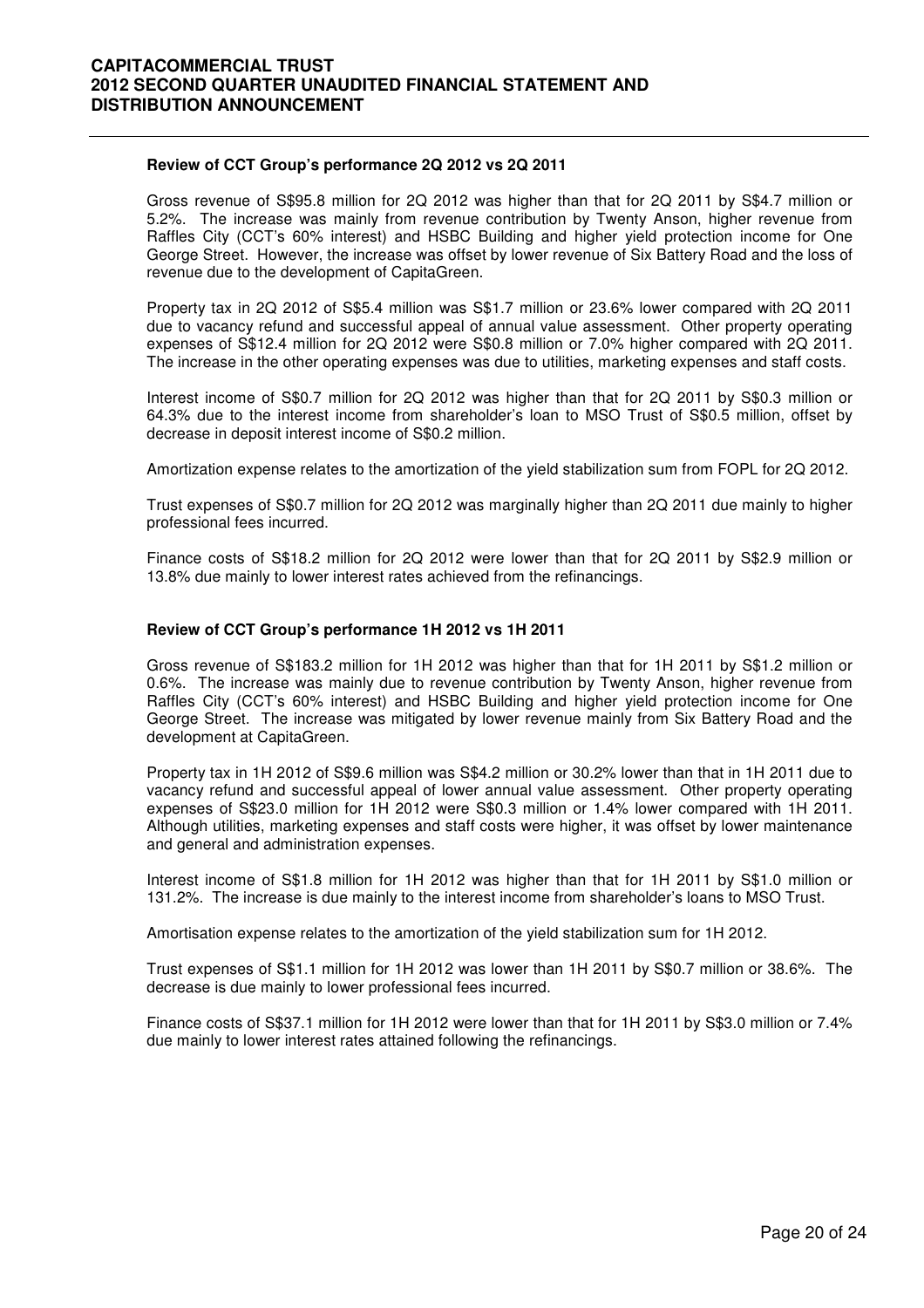#### **Net change in fair value of investment properties and investment property under construction**

The investment properties were revalued to S\$6,226.6 million as at 30 June 2012, an increase of S\$48.4 million over the carrying value of the investment properties of S\$6,178.2 million (including the acquisition related cost of FOPL). The gain in fair value of S\$48.4 million was recognized in the Statement of Total Return in 1H 2012. The net change in fair value of investment properties is a nontaxable item and has no impact on the distributable income to unitholders. The valuation of investment property under construction, CapitaGreen (held by MSO Trust in which CCT's interest is 40.0%), was S\$265.6 million (valuation was only on land). There was no change in the valuation of CapitaGreen as at 30 June 2012, from the last valuation as at 30 November 2011. The carrying value of the investment property under construction was S\$295.5 million, which had included the construction and related costs.

The independent valuations were conducted as at 30 June 2012 by Jones Lang LaSalle Property Consultants Pte. Ltd. for CCT properties and CapitaGreen and Knight Frank Pte Ltd for Raffles City.

The main methods of valuation adopted for investment properties comprise the Capitalization Approach and Discounted Cash Flow Analysis. The Direct Comparison Method is used as a check against the derived values where applicable. Valuation of CapitaGreen was based on Residual Land Method and Direct Comparison Method.

## **9 Variance from Previous Forecast / Prospect Statement**

CCT has not disclosed any forecast to the market**.** 

## **10 Commentary on the competitive conditions of the industry in which the group operates and any known factors or events that may affect the group in the next reporting period and the next 12 months**

Based on advance estimates, the Singapore's economy contracted by 1.1 per cent on a quarter-onquarter seasonally-adjusted annualised basis, compared to the 9.4 per cent expansion in the preceding quarter. On a year-on-year basis, the economy continued to grow at a modest pace of 1.9 per cent, following the 1.4 per cent growth in the previous quarter.

Downside risks in the global economic environment have once again re-emerged. Eurozone continues to be a concern and the fiscal austerity and bank deleveraging are certainly dragging down economic growth prospects. Pace of recovery in United States of America has slowed. Asia is increasingly showing some signs of moderation in growth momentum. All these point to weaker production output and export sales in the coming months, and hence growth momentum in the second half could be slower than expected.

Inflation risk is a concern for Singapore. One of the key drivers of inflation is due to higher labor costs partly because of the government measures to tighten the inflow of foreign workers via hikes in levies and reductions in the allowable foreigners per company. The higher labor costs will translate to higher operating expenses.

Singapore office net absorption was positive at 473,200 square feet in 2Q 2012 adding up to 1.06 million square feet in the first half of 2012, with leasing activity predominant among the small to mid-size occupiers. Office vacancy rate in Singapore's Central Business District (CBD) decreased to 8.4% in 2Q 2012 from 9.3% in 1Q 2012. However, the current economic uncertainty continues to weigh on office market rentals. The average monthly Grade A office rent declined by approximately 4.7% to S\$10.10 per square foot in 2Q 2012, which is 8.7% below the peak rent of S\$11.06 per square foot in 3Q 2011. Looking ahead, Singapore Central Business District's annual new office supply from 2013 to 2015 is estimated to be less than 1 million square feet, below the 20-year (1993 to 2012 year-to-date) average of 1.3 million square feet.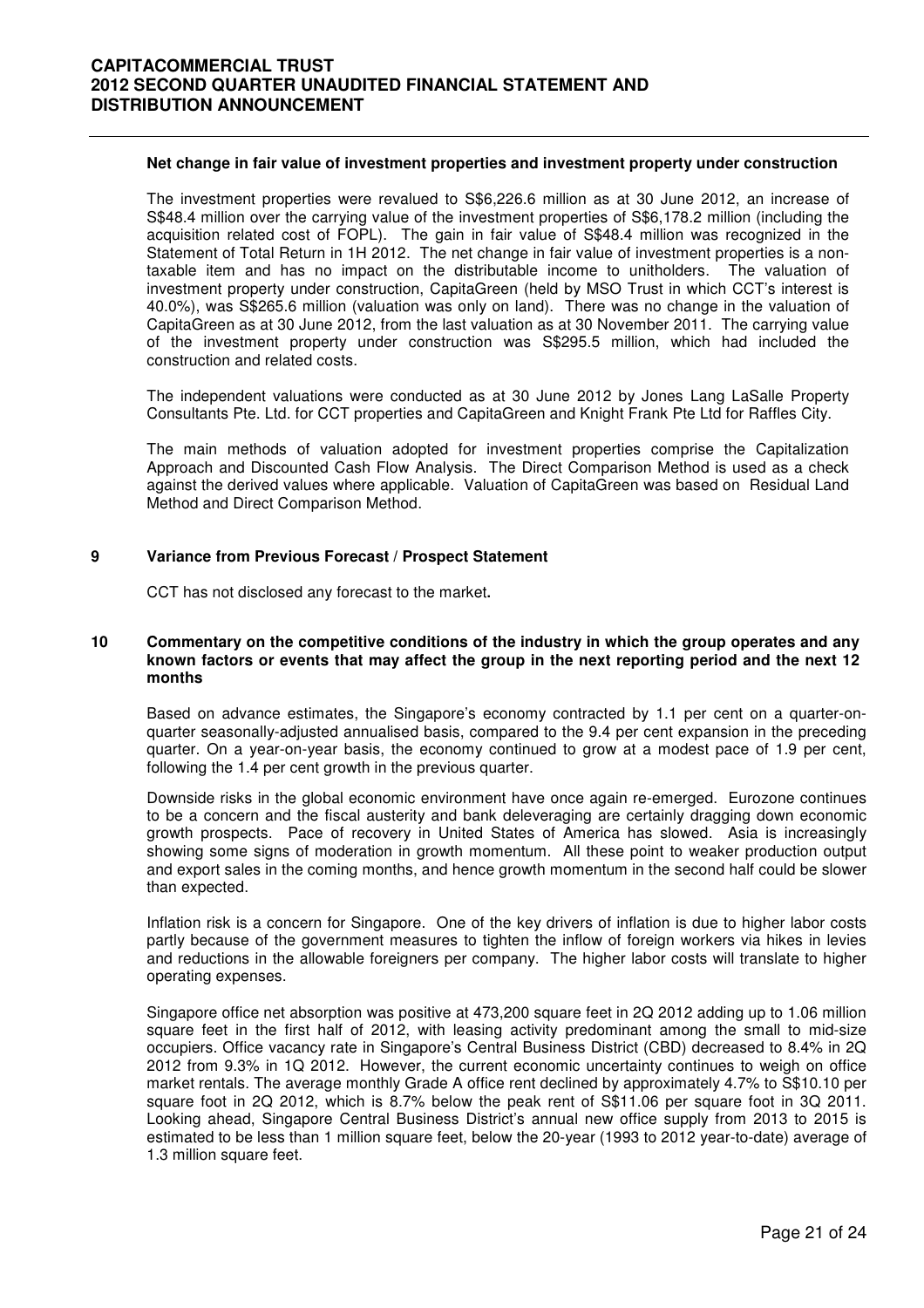CCT's strong performance in 2Q 2012 was attributed to the full quarter's contribution by Twenty Anson, which was acquired on 22 March 2012, in addition to higher revenue from Raffles City and HSBC Building and more yield protection amount for One George Street. Lower property tax and higher interest income also contributed to the higher distributable income payable to CCT Unitholders.

CCT has completed the rent review of the Hotels and Convention Centre lease at Raffles City Singapore with RC Hotels Pte Ltd, which will bring in higher revenue. More importantly, a forward lease renewal with RC Hotels Pte Ltd was signed for another 20 years to 2036, subject to rent review every five years. The lease provides certainty to CCT's cashflow as well as upside due to the built-in rent escalation.

CCT will continue to scour the market for acquisition opportunities of well-located and good quality properties in Singapore to enhance the performance of CCT and add value to CCT Unitholders.

## **11 Distributions**

#### **11(a) Current financial period**

Any distributions declared for the current financial period? Yes.

| Name of distribution                                  | Distribution for the period from 1 January 2012 to 30 June 2012                                                                                                                                                                                                                                                                                                                                      |
|-------------------------------------------------------|------------------------------------------------------------------------------------------------------------------------------------------------------------------------------------------------------------------------------------------------------------------------------------------------------------------------------------------------------------------------------------------------------|
| Distribution types                                    | i) Taxable income<br>ii) Tax exempt income                                                                                                                                                                                                                                                                                                                                                           |
| <b>Estimated Distribution</b><br>rates <sup>(1)</sup> | i) Taxable income distribution - 3.94 cents per unit<br>ii) Tax-exempt income distribution $-0.02$ cents per unit                                                                                                                                                                                                                                                                                    |
| Par value of units                                    | Not meaningful                                                                                                                                                                                                                                                                                                                                                                                       |
| Tax rate                                              | Taxable income distribution<br>Qualifying investors and individuals (other than those who hold<br>their units through a partnership) will generally receive pre-tax<br>distributions. These distributions are exempt from tax in the hands<br>of individuals unless such distributions are derived through a<br>Singapore partnership or from the carrying on of a trade, business<br>or profession. |
|                                                       | Qualifying foreign non-individual investors will receive their<br>distributions after deduction of tax at the rate of 10%.                                                                                                                                                                                                                                                                           |
|                                                       | All other investors will receive their distributions after deduction of<br>tax at the rate of 17%.                                                                                                                                                                                                                                                                                                   |
|                                                       | Tax-exempt income distribution<br>Tax-exempt income distribution is exempt from tax in the hands of<br>all unitholders. Tax-exempt income relates to the net income from<br>the income distribution received from Quill Capita Trust                                                                                                                                                                 |
| Books closure date                                    | Tuesday, 31 July 2012                                                                                                                                                                                                                                                                                                                                                                                |
| Date payable                                          | Wednesday, 29 August 2012                                                                                                                                                                                                                                                                                                                                                                            |
| Footnote:<br>(1)                                      | The above estimated DPU was computed on the basis that none of the Convertible Bonds is<br>converted into Units on or before the books closure date. Accordingly, the actual quantum of                                                                                                                                                                                                              |

converted into Units on or before the books closure date. Accordingly, the actual quantum of DPU may differ if any of the Convertible Bonds is converted into Units on or before the books closure date.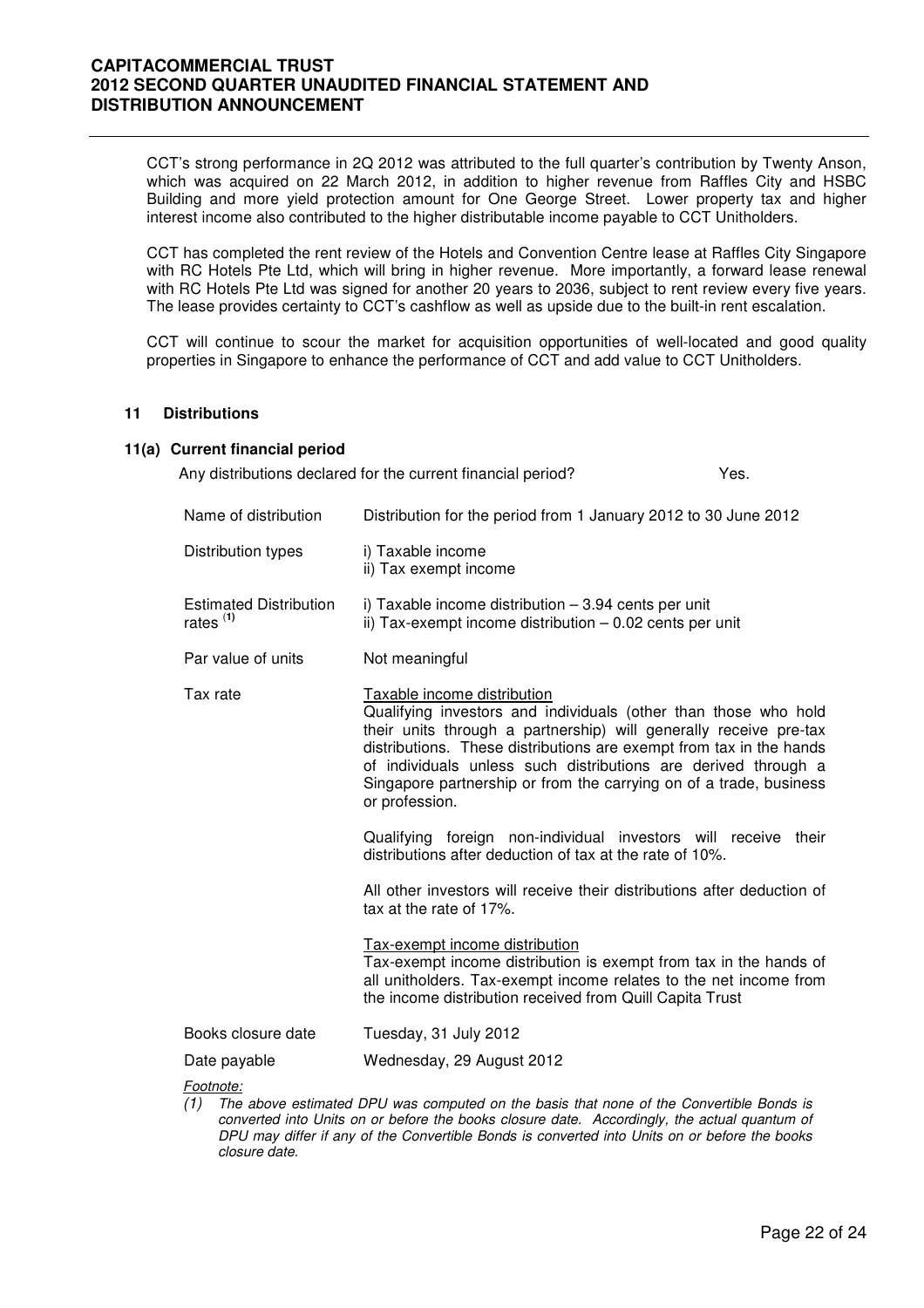## **11(b) Corresponding period of the preceding financial period**

Any distributions declared for the corresponding period of the immediate Any distributions declared for the corresponding period of the immediate Yes.<br>preceding financial periods?

| Name of distribution<br>Distribution type | Distribution for the period from 1 January 2011 to 30 June 2011<br>Taxable income                                                                                                                                                                                                                                                                                                                    |
|-------------------------------------------|------------------------------------------------------------------------------------------------------------------------------------------------------------------------------------------------------------------------------------------------------------------------------------------------------------------------------------------------------------------------------------------------------|
| Distribution rate                         | Taxable income distribution :- 3.77 cents per unit                                                                                                                                                                                                                                                                                                                                                   |
| Par value of units                        | Not meaningful                                                                                                                                                                                                                                                                                                                                                                                       |
| Tax rate                                  | Taxable income distribution<br>Qualifying investors and individuals (other than those who hold<br>their units through a partnership) will generally receive pre-tax<br>distributions. These distributions are exempt from tax in the<br>hands of individuals unless such distributions are derived<br>through a Singapore partnership or from the carrying on of a<br>trade, business or profession. |
|                                           | Qualifying foreign non-individual investors will receive their<br>distributions after deduction of tax at the rate of 10%.                                                                                                                                                                                                                                                                           |
|                                           | All other investors will receive their distributions after deduction<br>of tax at the rate 17%.                                                                                                                                                                                                                                                                                                      |
| Books closure date                        | 28 July 2011                                                                                                                                                                                                                                                                                                                                                                                         |
| Date paid                                 | 26 August 2011                                                                                                                                                                                                                                                                                                                                                                                       |

**12 If no distribution has been declared/recommended, a statement to that effect**  NA

## **13 General mandate relating to interested party transactions**

The Trust has not obtained a general mandate from unitholders for Interested Person Transactions.

#### **14 Confirmation pursuant to Rule 705(5) of the Listing Manual**

To the best of our knowledge, nothing has come to the attention of the Board of Directors which may render the unaudited interim financial results of the Group and Trust (comprising the balance sheets as at 30 June 2012 and the results of business, statements of total return & distribution statements and statements of changes in unitholders' funds and cash flow statement of the group for the three months ended on that date, together with their accompanying notes) to be false or misleading in any material respect.

On behalf of the Board CapitaCommercial Trust Management Limited Lynette Leong Chin Yee Chief Executive Officer / Executive Director

Chong Lit Cheong Non-Executive Director